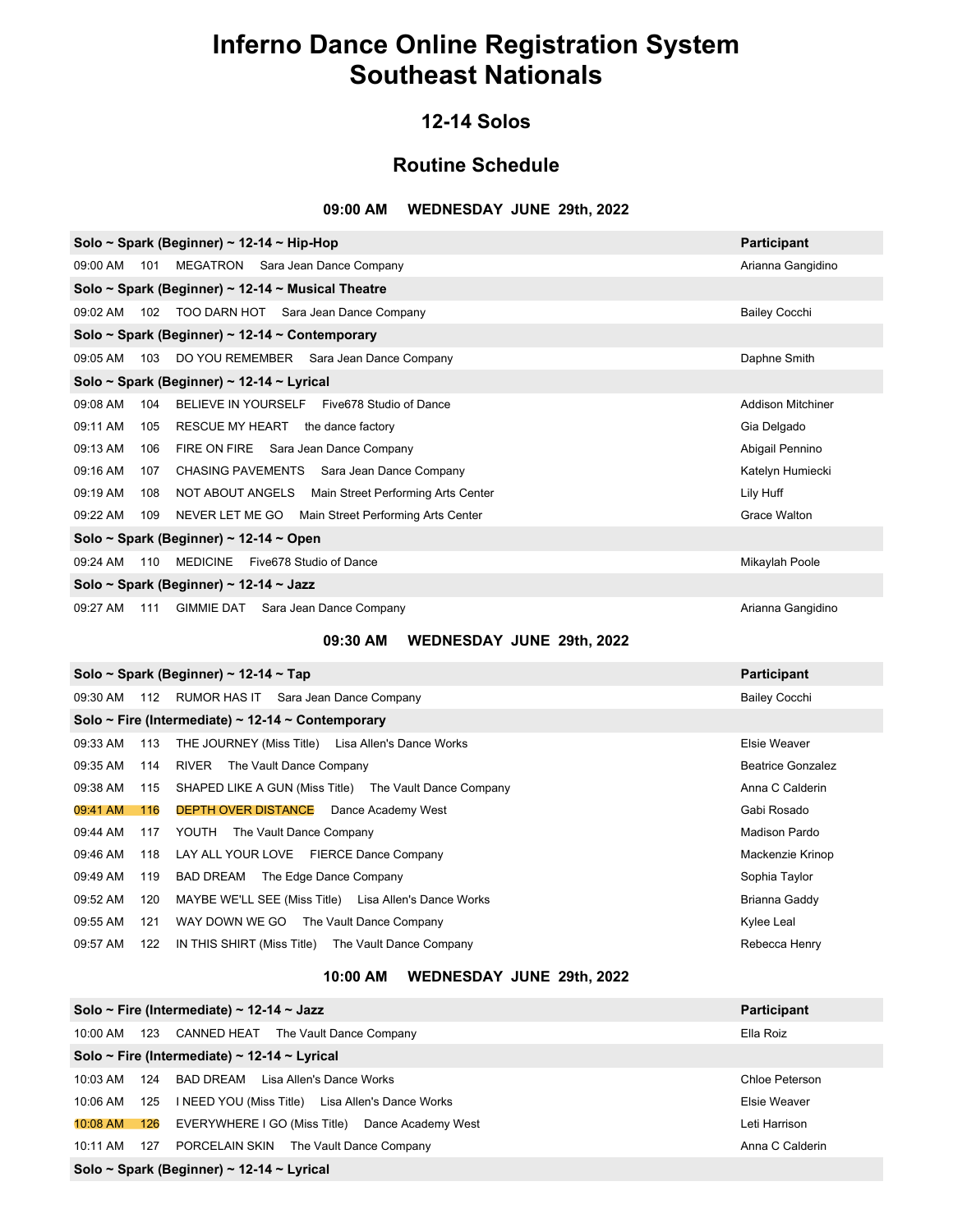| 10:14 AM             | 128 | NIGHT VISION<br>Main Street Performing Arts Center           | Nora Rucker    |
|----------------------|-----|--------------------------------------------------------------|----------------|
|                      |     | Solo ~ Fire (Intermediate) ~ 12-14 ~ Lyrical                 |                |
| 10:17 AM             | 129 | STRONGER THAN EVER<br>Dance Academy West                     | Gracie Pierce  |
| 10:19 AM             | 130 | <b>FIERCE Dance Company</b><br>BELIEVE                       | Olivia Jacobs  |
| $10:22 \, \text{AM}$ | 131 | <b>FIERCE Dance Company</b><br>WARRIOR                       | Morgan Wilson  |
|                      |     | Solo ~ Fire (Intermediate) ~ 12-14 ~ Musical Theatre         |                |
| 10:25 AM             | 132 | Lisa Allen's Dance Works<br>SPEAKING FRENCH (Miss Title)     | Chloe Peterson |
| $10:28$ AM           | 133 | TEACH ME HOW TO SHIMMY (Miss Title) Lisa Allen's Dance Works | Brianna Gaddy  |
|                      |     |                                                              |                |

### **10:30 AM WEDNESDAY JUNE 29th, 2022**

| Solo ~ Fire (Intermediate) ~ 12-14 ~ Open<br><b>Participant</b> |                                                |                                                         |                       |  |  |
|-----------------------------------------------------------------|------------------------------------------------|---------------------------------------------------------|-----------------------|--|--|
| 10:30 AM                                                        | 134                                            | <b>GAME OF SURVIVAL</b><br>the dance factory            | Haylie Mondragon      |  |  |
| 10:33 AM                                                        | 135                                            | COME OUT AND PLAY<br>Main Street Performing Arts Center | Kennedy Bennett       |  |  |
| 10:36 AM                                                        | 136                                            | SPANISH GOTAN<br>The Vault Dance Company                | Ella Roiz             |  |  |
| 10:39 AM                                                        | 137                                            | BEST SHOT (Miss Title)<br>The Vault Dance Company       | Isabella Jaramillo    |  |  |
|                                                                 | Solo ~ Blaze (Advanced) ~ 12-14 ~ Contemporary |                                                         |                       |  |  |
| 10:41 AM                                                        | 138                                            | NOTHING (Mr. Title)<br><b>Ezekiel Brooks</b>            | <b>Ezekiel Brooks</b> |  |  |
| 10:44 AM                                                        | 139                                            | ONE BEAUTIFUL EVENING<br><b>FIERCE Dance Company</b>    | Ava Gumieny           |  |  |
| 10:47 AM                                                        | 140                                            | <b>LOVE LETTERS (Miss Title)</b><br>Dance Academy West  | Ava Emberson          |  |  |
| 10:50 AM                                                        | 141                                            | <b>FIERCE Dance Company</b><br>YOUTH                    | Kali Stoner           |  |  |
| 10:52 AM                                                        | 142                                            | NO OTHER (Miss Title)<br>Dance Academy West             | Avery Tritt           |  |  |
| 10:55 AM                                                        | 143                                            | <b>SURVIVOR</b><br><b>FIERCE Dance Company</b>          | Isla Campbell         |  |  |
| 10:58 AM                                                        | 144                                            | RIVER OF TEARS (Miss Title) FIERCE Dance Company        | Mylie Mccormack       |  |  |

### **11:00 AM WEDNESDAY JUNE 29th, 2022**

| 11:01 AM                                          | 145                                       | <b>FIERCE Dance Company</b><br>HALF HEARTED    | Jrew Maldonado        |  |  |  |
|---------------------------------------------------|-------------------------------------------|------------------------------------------------|-----------------------|--|--|--|
| 11:03 AM                                          | 146                                       | YOUNG AND BEAUTIFUL (Mr. Title) Ezekiel Brooks | <b>Ezekiel Brooks</b> |  |  |  |
|                                                   |                                           | Solo ~ Blaze (Advanced) ~ 12-14 ~ Jazz         | <b>Participant</b>    |  |  |  |
| 11:06 AM                                          | 147                                       | <b>FIERCE Dance Company</b><br><b>GENETICS</b> | Ava Gumieny           |  |  |  |
| 11:09 AM                                          | 148                                       | DANCE<br><b>FIERCE Dance Company</b>           | Haley Hunt            |  |  |  |
| 11:12 AM                                          | 149                                       | <b>REBIRTH</b><br>Dance Academy West           | Gretchen Ellerbee     |  |  |  |
| 11:14 AM                                          | 150                                       | HEARTBURN<br><b>FIERCE Dance Company</b>       | Isabella Spurlock     |  |  |  |
|                                                   | Solo ~ Blaze (Advanced) ~ 12-14 ~ Lyrical |                                                |                       |  |  |  |
| 11:17 AM                                          | 151                                       | TURN TO STONE<br><b>FIERCE Dance Company</b>   | Kali Stoner           |  |  |  |
| 11:20 AM                                          | 152                                       | <b>UNBROKEN</b><br>Dance Academy West          | Remy Walker           |  |  |  |
| Solo ~ Blaze (Advanced) ~ 12-14 ~ Musical Theatre |                                           |                                                |                       |  |  |  |
| 11:23 AM                                          | 153                                       | OMIGOD YOU GUYS FIERCE Dance Company           | Haley Hunt            |  |  |  |
| Solo ~ Blaze (Advanced) ~ 12-14 ~ Open            |                                           |                                                |                       |  |  |  |
| 11:25 AM                                          | 154                                       | BREATHE (Miss Title)<br>the dance factory      | Makaylah Hopkins      |  |  |  |
| 11:28 AM                                          | 155                                       | CROWN<br><b>FIERCE Dance Company</b>           | Isla Campbell         |  |  |  |
|                                                   |                                           |                                                |                       |  |  |  |

### **11:30 AM WEDNESDAY JUNE 29th, 2022**

|  | Solo ~ Ember (Accessible) ~ 12-14 ~ Musical Theatre     | Participant |
|--|---------------------------------------------------------|-------------|
|  | 11:31 AM 156 HEY MOM Main Street Performing Arts Center | Abby Hall   |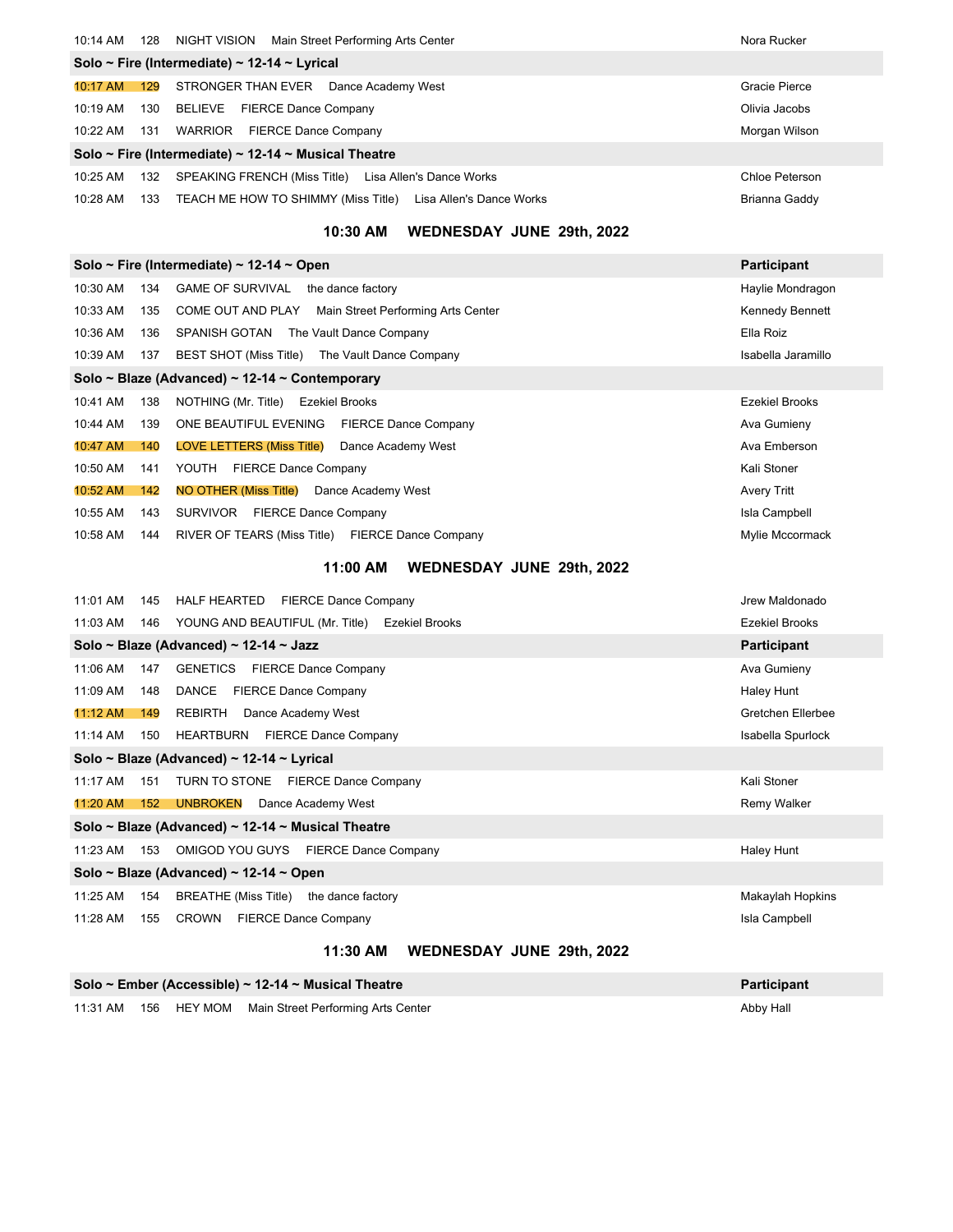### **Spark/Ember Groups**

### **Routine Schedule**

#### **02:00 PM WEDNESDAY JUNE 29th, 2022**

| Large Group ~ Spark (Beginner) ~ 9-11 ~ Hip-Hop  |     |                   |                                                         | <b>Participant</b>                                                                                                                                                                                                                                                                                                                                                                                                                                                                                                                                                                                                                                                                                                                     |
|--------------------------------------------------|-----|-------------------|---------------------------------------------------------|----------------------------------------------------------------------------------------------------------------------------------------------------------------------------------------------------------------------------------------------------------------------------------------------------------------------------------------------------------------------------------------------------------------------------------------------------------------------------------------------------------------------------------------------------------------------------------------------------------------------------------------------------------------------------------------------------------------------------------------|
| 02:00 PM<br>Center                               | 157 | PARTY ROCKIN'     | Main Street Performing Arts                             | Ashlyn Cubley, Carter Mackay, Emily Hale, Emma Clayton, Kennedy Bennett,<br>Leslye Coronado, Lexi Selecman, Lorelei Walker, Paisley Johnston, Peyton<br>Johnston, Zipporah Shunway                                                                                                                                                                                                                                                                                                                                                                                                                                                                                                                                                     |
| Small Group ~ Spark (Beginner) ~ 12-14 ~ Lyrical |     |                   |                                                         |                                                                                                                                                                                                                                                                                                                                                                                                                                                                                                                                                                                                                                                                                                                                        |
| $02:04$ PM                                       | 158 | SKYFALL           | Sara Jean Dance Company                                 | Arianna Gangidino, Elizabeth Poccia, Kaitlyn Kazis, Michela Stallone,<br>Samantha Cocchi                                                                                                                                                                                                                                                                                                                                                                                                                                                                                                                                                                                                                                               |
| Small Group ~ Spark (Beginner) ~ 9-11 ~ Hip-Hop  |     |                   |                                                         |                                                                                                                                                                                                                                                                                                                                                                                                                                                                                                                                                                                                                                                                                                                                        |
| 02:07 PM                                         | 159 | <b>MONSTER</b>    | Sara Jean Dance Company                                 | Adrianna Thomas, Amari Bhalla, Annamarie Piazza, Brenna Sweeney, Cecilia<br>Guido, Claire Fevola, Gia Ardizzone, Kaitlyn Norris                                                                                                                                                                                                                                                                                                                                                                                                                                                                                                                                                                                                        |
| Costume break (start back 02:20 PM)              |     |                   |                                                         |                                                                                                                                                                                                                                                                                                                                                                                                                                                                                                                                                                                                                                                                                                                                        |
|                                                  |     |                   | Production ~ Spark (Beginner) ~ 12-14 ~ Musical Theatre | <b>Participant</b>                                                                                                                                                                                                                                                                                                                                                                                                                                                                                                                                                                                                                                                                                                                     |
| 02:20 PM<br>Arts Center                          | 160 | THE GREATEST SHOW | Main Street Performing                                  | Abby Hall, Aiden Denker, Alayna Mills, Alexis Kalinka, Allysen Renya, Andie<br>Ell, Annabella Geels, Ariadne Coronado, Ashlyn Cubley, Audrey Newton,<br>Brooklyn Gibson, Candice Sanders, Carter Mackay, Cormic Mcpherson, Emily<br>Hale, Emma Clayton, Emma Gudenkauf, Grace Walton, Harlee Borden,<br>Harmony Tiedeman, Isabella Lomonte, Jayle Whitebear, Keegan Cameron,<br>Kennedy Bennett, Leslye Coronado, Lexi Selecman, Lily Huff, Lorelei Walker,<br>Madison Brady, Mckenzie Casey, Mia Keller, Nora Rucker, Olivia Kesterson,<br>Paisley Johnston, Peyton Johnston, Roman Babcock, Saben Huff, Samantha<br>Cameron, Savannah Vasquez, Shelby Saltink, Victoria Baker, Victoria Jones,<br>Zipporah Shunway, Zuleyka Coronado |

### **02:30 PM WEDNESDAY JUNE 29th, 2022**

| Small Group ~ Spark (Beginner) ~ 5-6 ~ Jazz                                                         | Participant                                                                                                                                                                                                                                  |  |  |  |
|-----------------------------------------------------------------------------------------------------|----------------------------------------------------------------------------------------------------------------------------------------------------------------------------------------------------------------------------------------------|--|--|--|
| 02:30 PM<br>161<br><b>BO\$\$</b><br>Five678 Studio of Dance                                         | Madison Chandler, Rylie Jenkins, Samiyah Chandler, Skylar Hearns                                                                                                                                                                             |  |  |  |
| Small Group ~ Spark (Beginner) ~ 5-6 ~ Musical Theatre                                              |                                                                                                                                                                                                                                              |  |  |  |
| 02:33 PM<br>162<br>NEVER FULLY DRESSED<br>The Vault Dance<br>Company                                | Ariana Aragon, Ava Viego, Madison Coile, Milena Sandoval                                                                                                                                                                                     |  |  |  |
| Small Group ~ Spark (Beginner) ~ 12-14 ~ Hip-Hop                                                    |                                                                                                                                                                                                                                              |  |  |  |
| 02:36 PM<br>LOOK Sara Jean Dance Company<br>163                                                     | Bailey Cocchi, Daisy Garcia, Holly Gomer, Katelyn Humiecki                                                                                                                                                                                   |  |  |  |
| 02:39 PM<br>164 POWER Sara Jean Dance Company                                                       | Abigail Pennino, Arianna Gangidino, Elizabeth Poccia, Michela Stallone,<br>Samantha Cocchi                                                                                                                                                   |  |  |  |
| Large Group ~ Spark (Beginner) ~ 9-11 ~ Lyrical                                                     |                                                                                                                                                                                                                                              |  |  |  |
| <b>GOODBYE YELLOW BRICK ROAD</b><br><b>Main Street</b><br>02:42 PM<br>165<br>Performing Arts Center | Alayna Mills, Annabella Geels, Ariadne Coronado, Ashlyn Cubley, Audrey<br>Newton, Brooklyn Gibson, Carter Mackay, Isabella Lomonte, Lexi Selecman,<br>Lorelei Walker, Paisley Johnston, Peyton Johnston, Victoria Baker, Zipporah<br>Shunway |  |  |  |
| Small Group ~ Ember (Accessible) ~ 15-16 ~ Character                                                |                                                                                                                                                                                                                                              |  |  |  |
| 02:46 PM<br>YOU CAN'T STOP THE BEAT<br>Main Street<br>166<br>Performing Arts Center                 | Abby Hall, Candice Sanders, Cormic Mcpherson, Emma Gudenkauf, Ryan<br>Selecman, Samantha Cameron, Zuleyka Coronado                                                                                                                           |  |  |  |
| Small Group ~ Spark (Beginner) ~ 9-11 ~ Lyrical                                                     |                                                                                                                                                                                                                                              |  |  |  |
| 02:49 PM<br>LITTLE ME<br>Sara Jean Dance Company<br>167                                             | Adrianna Thomas, Amari Bhalla, Annamarie Piazza, Brenna Sweeney, Claire<br>Fevola, Gia Ardizzone, Kaitlyn Norris                                                                                                                             |  |  |  |
| Large Group ~ Spark (Beginner) ~ 9-11 ~ Tap                                                         |                                                                                                                                                                                                                                              |  |  |  |
| 02:52 PM<br>168<br><b>TRUST</b><br>Five678 Studio of Dance                                          | Addison Mitchiner, Amani-Marie Stewart, Dakota Alvarado, Jaila Johnson,<br>Janae Davis, Jaz'lynn Chandler, Jonniya Miller, Kaelyn Stewart, Laila Taylor,<br>Natalee Walker, Riley Duncan                                                     |  |  |  |
| Small Group ~ Spark (Beginner) ~ 12-14 ~ Jazz                                                       |                                                                                                                                                                                                                                              |  |  |  |
| 02:56 PM<br>WHAT A MAN<br>169<br>Main Street Performing Arts Center                                 | Emily Hale, Grace Walton, Kennedy Bennett, Lily Huff, Mia Keller, Nora<br>Rucker, Roman Babcock, Shelby Saltink                                                                                                                              |  |  |  |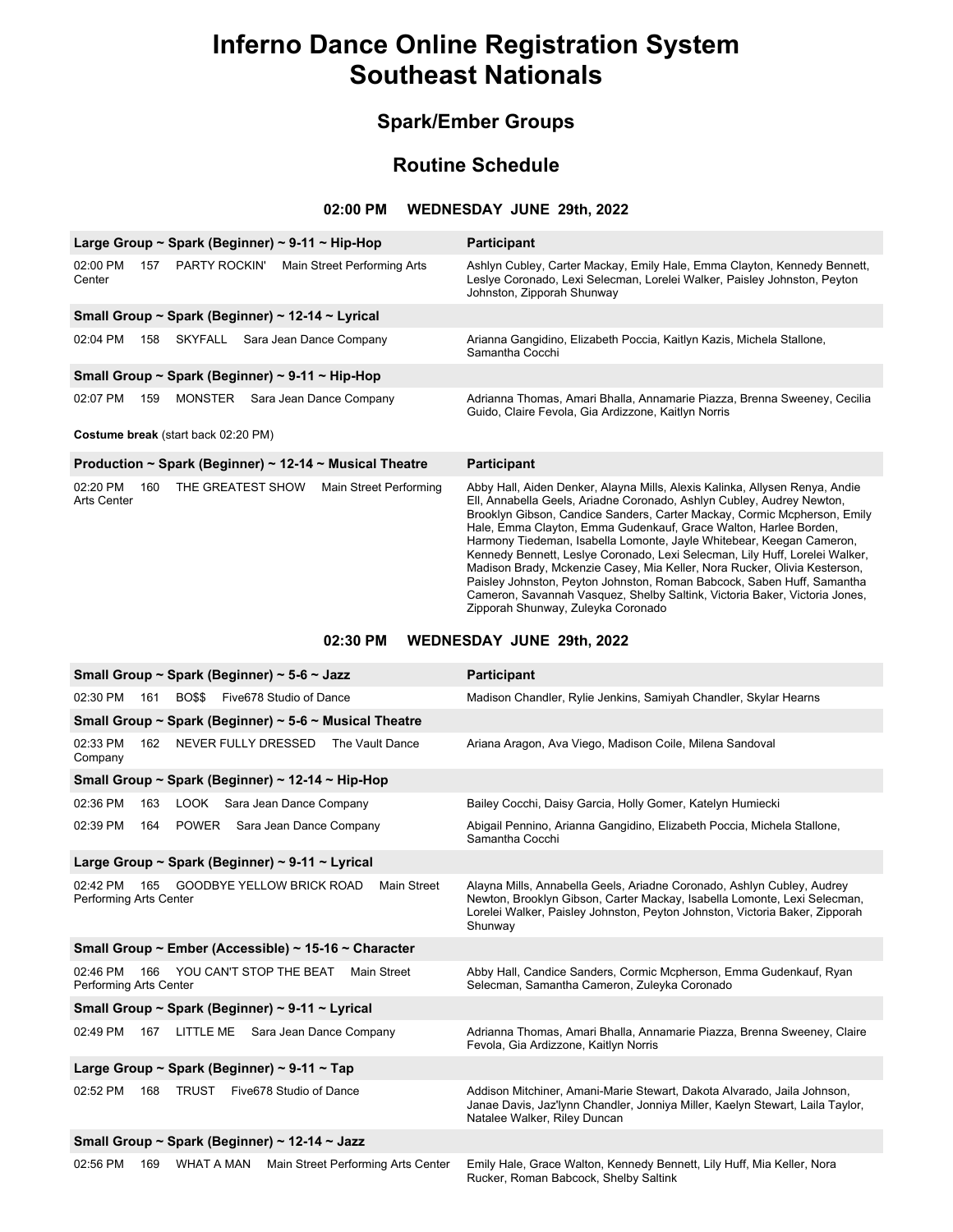#### **Large Group ~ Spark (Beginner) ~ 9-11 ~ Musical Theatre**

02:59 PM 170 MUNCHKINLAND Main Street Performing Arts Center

Alexis Kalinka, Chrislin Scanlon, Cordeila Woods, Harper Cubley, Keegan Cameron, Kynlee Oryall, Madison Brady, Mathias Baker, Paisley Johnston, Saben Huff, Victoria Jones, Wyatt Shumway

#### **03:00 PM WEDNESDAY JUNE 29th, 2022**

|                                                | Large Group ~ Spark (Beginner) ~ 7-8 ~ Jazz                  | <b>Participant</b>                                                                                                                                   |  |  |
|------------------------------------------------|--------------------------------------------------------------|------------------------------------------------------------------------------------------------------------------------------------------------------|--|--|
| 03:03 PM<br>171                                | <b>LET'S JUNGLE</b><br>Dance Academy West                    | Abbie Hyacinthe, Alisa Lawrence, Aubrey Miller, Audia Willis, Bella Hubbard,<br>Emily Coggin, Evie Gaddy, Liyah Johnson, Lucy Proctor, Mikaylah Boyd |  |  |
|                                                | Small Group ~ Spark (Beginner) ~ 9-11 ~ Character            |                                                                                                                                                      |  |  |
| 03:07 PM                                       | Main Street Performing Arts Center<br>172<br>THE FIREMAN     | Alayna Mills, Annabella Geels, Audrey Newton, Brooklyn Gibson, Carter<br>Mackay, Lexi Selecman, Peyton Johnston, Zipporah Shunway                    |  |  |
|                                                | Small Group ~ Spark (Beginner) ~ 9-11 ~ Jazz                 |                                                                                                                                                      |  |  |
| 03:10 PM<br>173                                | <b>HEARTBURN</b><br>Five678 Studio of Dance                  | Aaliyah Wilson, Aniyah Bland, Bri'el Lee, Chloe Moore, Sophia Mason, Sydney<br>Medley, Vanessa Poole                                                 |  |  |
| 03:13 PM<br>174                                | KIKI<br>Sara Jean Dance Company                              | Adrianna Thomas, Amari Bhalla, Annamarie Piazza, Brenna Sweeney, Cecilia<br>Guido, Claire Fevola, Gia Ardizzone, Kaitlyn Norris                      |  |  |
|                                                | Small Group ~ Spark (Beginner) ~ 7-8 ~ Jazz                  |                                                                                                                                                      |  |  |
| 03:16 PM<br>Center                             | 175<br><b>REAL WILD CHILD</b><br>Main Street Performing Arts | Alexis Kalinka, Chrislin Scanlon, Cordeila Woods, Harper Cubley, Keegan<br>Cameron, Kynlee Oryall, Paisley Johnston, Saben Huff                      |  |  |
|                                                | Small Group ~ Spark (Beginner) ~ 9-11 ~ Jazz                 |                                                                                                                                                      |  |  |
| 03:19 PM<br>176                                | DOUBLE DUTCH BUS Sara Jean Dance Company                     | Alexandra Klenke, Isabella Lapertosa, Olivia Ho, Sofia Lapertosa, Valentina<br>Garcia                                                                |  |  |
| 03:22 PM<br>177                                | <b>CONGA</b><br>Main Street Performing Arts Center           | Allysen Renya, Andie Ell, Harlee Borden, Harmony Tiedeman, Isabella<br>Lomonte, Olivia Kesterson, Victoria Baker                                     |  |  |
| 03:25 PM<br>178                                | <b>DISCO POP</b><br>The Edge Dance Company                   | Francesca Tiziani, Gabby Chorba, Isabella Grieco, Katelyn Magee, Kendall<br>Mcgorty, Madison Ottens, Maya Krantz                                     |  |  |
|                                                | Small Group ~ Spark (Beginner) ~ 12-14 ~ Lyrical             |                                                                                                                                                      |  |  |
| 03:28 PM<br>179<br>Center                      | <b>FOUND TONIGHT</b><br>Main Street Performing Arts          | Emily Hale, Grace Walton, Kennedy Bennett, Lily Huff, Mia Keller, Nora<br>Rucker, Shelby Saltink                                                     |  |  |
|                                                | 03:30 PM                                                     | WEDNESDAY JUNE 29th, 2022                                                                                                                            |  |  |
|                                                | Small Group ~ Spark (Beginner) ~ 9-11 ~ Open                 | Participant                                                                                                                                          |  |  |
| 03:31 PM<br>180<br>Arts Center                 | Main Street Performing<br>CRUISIN' FOR A BRUISIN'            | Abby Hall, Ariadne Coronado, Carter Mackay, Cormic Mcpherson, Mckenzie<br>Casey, Paisley Johnston, Roman Babcock, Saben Huff                         |  |  |
| Small Group ~ Spark (Beginner) ~ 12-14 ~ Jazz  |                                                              |                                                                                                                                                      |  |  |
| 03:34 PM<br>181                                | TRINI DEM GIRLS Sara Jean Dance Company                      | Arianna Gangidino, Elizabeth Poccia, Michela Stallone, Samantha Cocchi                                                                               |  |  |
| Small Group ~ Spark (Beginner) ~ 7-8 ~ Lyrical |                                                              |                                                                                                                                                      |  |  |
| 03:37 PM<br>182                                | BEYOND THE YELLOW BRICK ROAD<br>Dance                        | Aubrey Miller, Audia Willis, Bella Hubbard, Bella Rosado, Evie Gaddy, Hazel                                                                          |  |  |

Academy West

**Costume Break** (start back 03:50 PM)

| Small Group ~ Spark (Beginner) ~ 9-11 ~ Hip-Hop |                                                |             |  |                                                         | <b>Participant</b>                                                                                         |  |
|-------------------------------------------------|------------------------------------------------|-------------|--|---------------------------------------------------------|------------------------------------------------------------------------------------------------------------|--|
| 03:50 PM                                        | 183                                            |             |  |                                                         | MEN IN BLACK Main Street Performing Arts Center Carter Mackay, Cormic Mcpherson, Roman Babcock, Saben Huff |  |
|                                                 |                                                |             |  | Small Group ~ Spark (Beginner) ~ 9-11 ~ Musical Theatre |                                                                                                            |  |
| 03:53 PM                                        | 184                                            | EX-WIVES    |  | Main Street Performing Arts Center                      | Ashlyn Cubley, Audrey Newton, Brooklyn Gibson, Lorelei Walker, Mckenzie<br>Casey, Savannah Vasquez         |  |
|                                                 | Small Group ~ Spark (Beginner) ~ 5-6 ~ Hip-Hop |             |  |                                                         |                                                                                                            |  |
| 03:56 PM                                        | 185                                            | MY OWN DRUM |  | Five678 Studio of Dance                                 | Madison Chandler, Rylie Jenkins, Samiyah Chandler, Skylar Hearns                                           |  |
| Small Group ~ Spark (Beginner) ~ 9-11 ~ Tap     |                                                |             |  |                                                         |                                                                                                            |  |
| 03:59 PM                                        | 186                                            |             |  | SLIDE SOME OIL TO ME Five678 Studio of Dance            | Aaliyah Wilson, Addison Stewart, Aniyah Bland, Bri'el Lee, Chloe Moore,<br>Vanessa Poole                   |  |

Gaddy, Kennedy Walters, Liyah Johnson, Lucy Proctor

#### **04:00 PM WEDNESDAY JUNE 29th, 2022**

|                                             | Small Group ~ Spark (Beginner) ~ $7-8$ ~ Tap      |  | <b>Participant</b>                                                                                                                             |  |
|---------------------------------------------|---------------------------------------------------|--|------------------------------------------------------------------------------------------------------------------------------------------------|--|
| 187<br>04:02 PM<br>Arts Center              | <b>GREAT BALLS OF FIRE</b> Main Street Performing |  | Alexis Kalinka, Chrislin Scanlon, Cordeila Woods, Harper Cubley, Keegan<br>Cameron, Kynlee Oryall, Mathias Baker, Paisley Johnston, Saben Huff |  |
| Small Group ~ Spark (Beginner) ~ 9-11 ~ Tap |                                                   |  |                                                                                                                                                |  |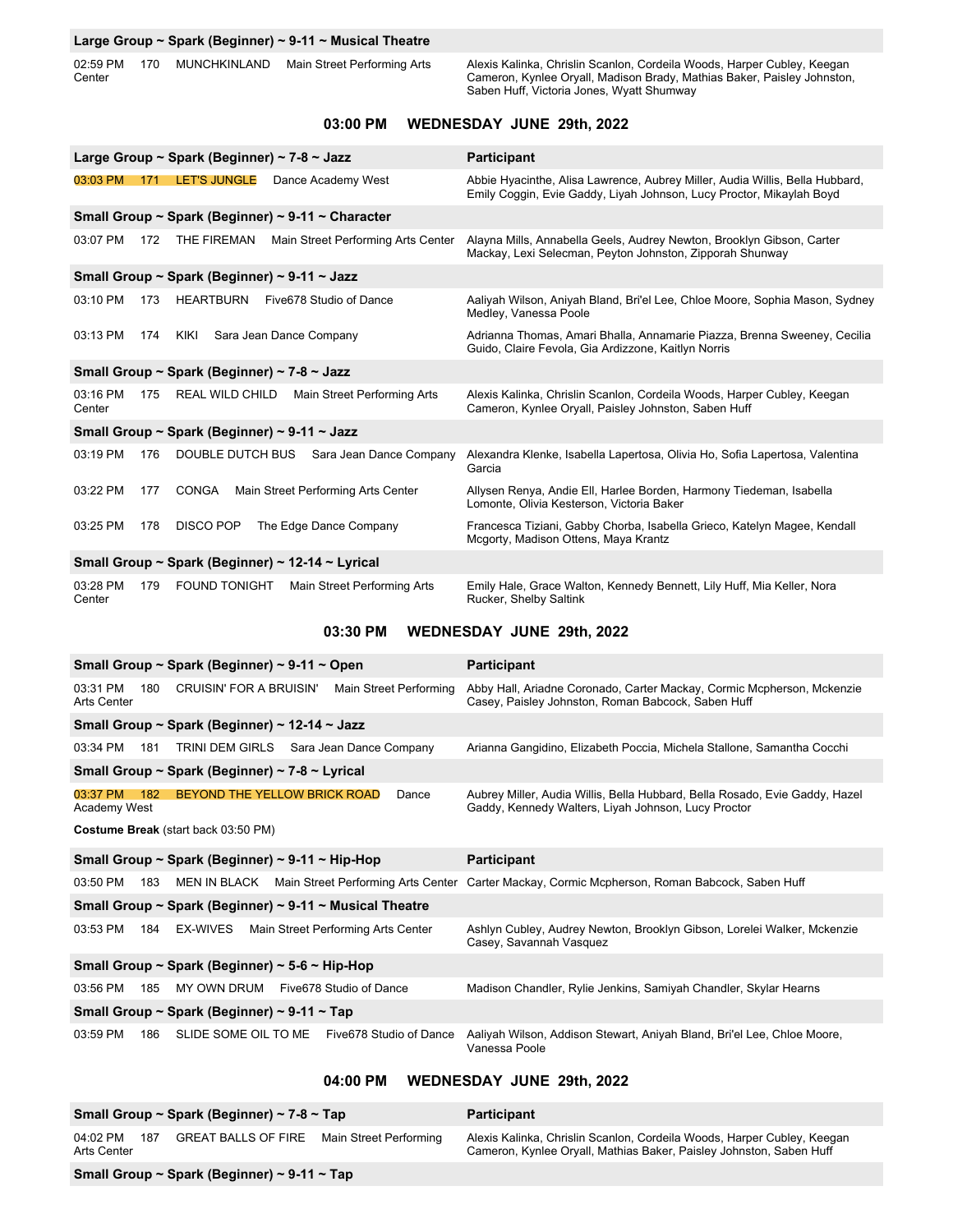| 04:05 PM                                                 | 188 | <b>BEGGING</b> | Sara Jean Dance Company                                 |                 |                 | Adrianna Thomas, Amari Bhalla, Annamarie Piazza, Brenna Sweeney, Kaitlyn<br>Norris                                                                                                                                                                                                                                                 |
|----------------------------------------------------------|-----|----------------|---------------------------------------------------------|-----------------|-----------------|------------------------------------------------------------------------------------------------------------------------------------------------------------------------------------------------------------------------------------------------------------------------------------------------------------------------------------|
|                                                          |     |                | Large Group ~ Spark (Beginner) ~ 9-11 ~ Acrobatic       |                 |                 |                                                                                                                                                                                                                                                                                                                                    |
| 04:08 PM                                                 | 189 | THE TRIBE      | Main Street Performing Arts Center                      |                 |                 | Alayna Mills, Annabella Geels, Ari Coronado, Carter Mackay, Emma Clayton,<br>Jayle Whitebear, Leslye Coronado, Lexi Selecman, Peyton Johnston,<br>Savannah Vasquez                                                                                                                                                                 |
|                                                          |     |                | Small Group ~ Spark (Beginner) ~ 9-11 ~ Tap             |                 |                 |                                                                                                                                                                                                                                                                                                                                    |
| 04:12 PM                                                 | 190 | <b>WINGS</b>   | Main Street Performing Arts Center                      |                 |                 | Allysen Renya, Andie Ell, Harlee Borden, Harmony Tiedeman, Isabella<br>Lomonte, Olivia Kesterson, Victoria Baker                                                                                                                                                                                                                   |
|                                                          |     |                | Small Group ~ Spark (Beginner) ~ 9-11 ~ Jazz            |                 |                 |                                                                                                                                                                                                                                                                                                                                    |
| 04:15 PM                                                 | 191 | GLAM           | The Edge Dance Company                                  |                 |                 | Gabby Chorba, Isabella Flores, Kendall Mcgorty, Peyton Robator                                                                                                                                                                                                                                                                     |
| Small Group ~ Spark (Beginner) ~ 12-14 ~ Musical Theatre |     |                |                                                         |                 |                 |                                                                                                                                                                                                                                                                                                                                    |
| 04:18 PM<br>Company                                      | 192 |                | REVOLTING CHILDREN                                      | Sara Jean Dance |                 | Arianna Gangidino, Elizabeth Poccia, Kaitlyn Kazis, Samantha Cocchi                                                                                                                                                                                                                                                                |
|                                                          |     |                | Small Group ~ Spark (Beginner) ~ 9-11 ~ Musical Theatre |                 |                 |                                                                                                                                                                                                                                                                                                                                    |
| 04:21 PM<br>Company                                      | 193 |                | <b>I WANT TO BE A ROCKETTE</b>                          |                 | Sara Jean Dance | Amari Bhalla, Annamarie Piazza, Brenna Sweeney, Cecilia Guido, Gia<br>Ardizzone, Kaitlyn Norris                                                                                                                                                                                                                                    |
|                                                          |     |                | Line ~ Spark (Beginner) ~ 12-14 ~ Musical Theatre       |                 |                 |                                                                                                                                                                                                                                                                                                                                    |
| 04:24 PM<br>Performing Arts Center                       | 194 |                | WELCOME TO THE MOULIN ROUGE                             |                 | Main Street     | Annabella Geels, Ariadne Coronado, Ashlyn Cubley, Emily Hale, Emma<br>Clayton, Grace Walton, Jayle Whitebear, Kennedy Bennett, Leslye Coronado,<br>Lily Huff, Lorelei Walker, Madison Brady, Mckenzie Casey, Nora Rucker,<br>Paisley Johnston, Peyton Johnston, Roman Babcock, Savannah Vasquez,<br>Shelby Saltink, Victoria Jones |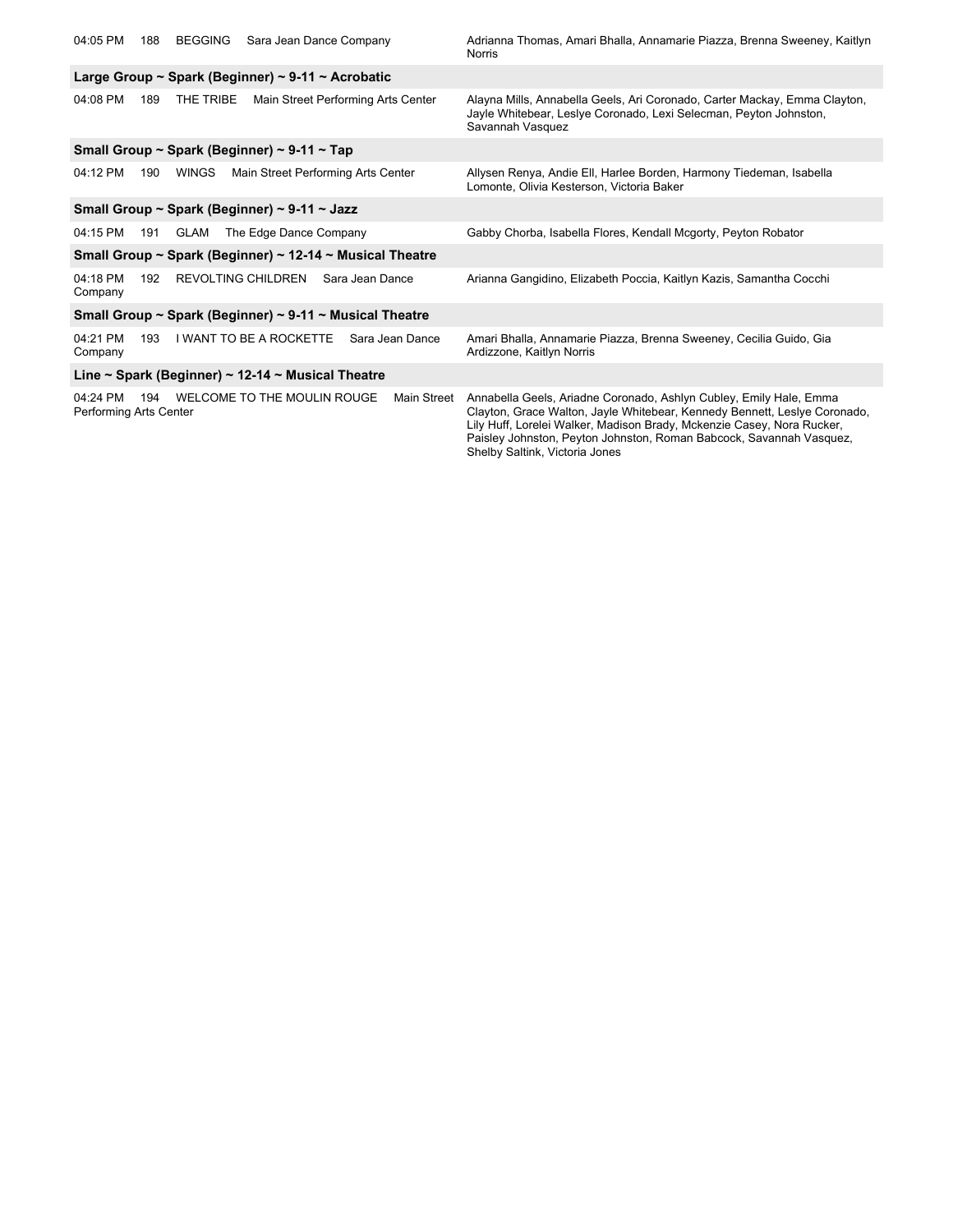### **11 & Under Solos / Blaze Groups**

### **Routine Schedule**

### **09:00 AM THURSDAY JUNE 30th, 2022**

|                                                  |     | Small Group ~ Blaze (Advanced) ~ 12-14 ~ Contemporary            | <b>Participant</b>                                                                         |
|--------------------------------------------------|-----|------------------------------------------------------------------|--------------------------------------------------------------------------------------------|
| 09:00 AM                                         | 195 | LOST FIERCE Dance Company                                        | Ava Gumieny, Ayanna Frizzell, Haley Hunt, Isabella Spurlock, Isla<br>Campbell, Kali Stoner |
| 09:03 AM                                         | 196 | <b>MEMORY</b><br>Dance Academy West                              | Ava Emberson, Avery Tritt, Gretchen Ellerbee, Remy Walker, Taylor<br>Gammill               |
|                                                  |     | Solo ~ Blaze (Advanced) ~ $5-6$ ~ Contemporary                   |                                                                                            |
| 09:06 AM                                         | 197 | DOLL HOUSE (Miss Title) The Force Dance Academy                  | <b>Charlotte Freda</b>                                                                     |
|                                                  |     | Solo ~ Spark (Beginner) ~ 4 & Under ~ Jazz                       |                                                                                            |
| 09:08 AM<br>Title)                               | 198 | <b>HEAD SHOULDERS KNEES AND TOES (Miss</b><br>Dance Academy West | <b>Emori Hughes</b>                                                                        |
|                                                  |     | Solo ~ Spark (Beginner) ~ 5-6 ~ Jazz                             |                                                                                            |
| 09:11 AM                                         | 199 | WINGS (Miss Title) Lisa Allen's Dance Works                      | Ava Beaulieu                                                                               |
|                                                  |     | Solo ~ Spark (Beginner) ~ 7-8 ~ Jazz                             |                                                                                            |
| 09:14 AM                                         | 200 | BEST DAY EVER FIERCE Dance Company                               | Payton Williams                                                                            |
| 09:17 AM                                         | 201 | RUBY ROCK (Miss Title) Lisa Allen's Dance Works                  | Reine Weaver                                                                               |
| 09:19 AM                                         | 202 | DANCE WITH ME<br>The Vault Dance Company                         | Milena Sandoval                                                                            |
| 09:22 AM<br><b>Street Performing Arts Center</b> | 203 | SHAKE YOR GROOVE THING (Miss Title)<br>Main                      | Paisley Johnston                                                                           |
| 09:25 AM<br>Center                               | 204 | <b>WHAT'S MY NAME</b><br>Main Street Performing Arts             | Alexis Kalinka                                                                             |
| 09:28 AM                                         | 205 | WHEN I GROW UP<br>Five678 Studio of Dance                        | Vanessa Poole                                                                              |

### **09:30 AM THURSDAY JUNE 30th, 2022**

| Solo ~ Spark (Beginner) ~ 7-8 ~ Lyrical                                                    | <b>Participant</b>                                                                                                                                                                                                                                    |  |  |  |  |
|--------------------------------------------------------------------------------------------|-------------------------------------------------------------------------------------------------------------------------------------------------------------------------------------------------------------------------------------------------------|--|--|--|--|
| 09:30 AM<br>206<br>RAINBOW CONNECTION<br>Main Street Performing<br>Arts Center             | <b>Harper Cubley</b>                                                                                                                                                                                                                                  |  |  |  |  |
| 09:33 AM<br>207 DREAM the dance factory                                                    | <b>Henley Manders</b>                                                                                                                                                                                                                                 |  |  |  |  |
| Solo ~ Spark (Beginner) ~ 7-8 ~ Musical Theatre                                            |                                                                                                                                                                                                                                                       |  |  |  |  |
| 09:36 AM<br>208 LIFE OF THE PARTY (Miss Title)<br>Dance Academy<br>West                    | Hazel Gaddy                                                                                                                                                                                                                                           |  |  |  |  |
| Solo ~ Fire (Intermediate) ~ 7-8 ~ Jazz                                                    |                                                                                                                                                                                                                                                       |  |  |  |  |
| FRUTAS FRESCA The Vault Dance Company<br>09:39 AM<br>209                                   | Sabrina Escarda                                                                                                                                                                                                                                       |  |  |  |  |
| 09:41 AM 210 GLAM the dance factory                                                        | Magnolia Mcdougle                                                                                                                                                                                                                                     |  |  |  |  |
| Large Group ~ Blaze (Advanced) ~ 12-14 ~ Lyrical                                           |                                                                                                                                                                                                                                                       |  |  |  |  |
| YOU WILL BE FOUND FIERCE Dance Company<br>211<br>09:44 AM                                  | Aubrey Byerly, Ava Gumieny, Ayanna Frizzell, Cambrey Scherer, Emily<br>Feezor, Haley Hunt, Hayley Hauch, Hayley Perez, Isabella Spurlock, Isla<br>Campbell, Kali Stoner, Kyla Robinson, Molly Ryan, Mylie Mccormack,<br>Sawyer Olson, Tiana Mcquillen |  |  |  |  |
| Solo ~ Blaze (Advanced) ~ 5-6 ~ Lyrical                                                    |                                                                                                                                                                                                                                                       |  |  |  |  |
| 09:48 AM 212 EASY ON ME (Miss Title) The Force Dance Academy                               | <b>Charlotte Freda</b>                                                                                                                                                                                                                                |  |  |  |  |
| Solo ~ Blaze (Advanced) ~ 7-8 ~ Lyrical                                                    |                                                                                                                                                                                                                                                       |  |  |  |  |
| 09:51 AM 213 IMAGINE (Miss Title) the dance factory                                        | <b>Graylee Niese</b>                                                                                                                                                                                                                                  |  |  |  |  |
| Solo ~ Spark (Beginner) ~ 9-11 ~ Character                                                 |                                                                                                                                                                                                                                                       |  |  |  |  |
| Main Street<br>09:54 AM<br>214 YOU'RE WELCOME (Mr. Title)<br>Performing Arts Center        | Carter Mackay                                                                                                                                                                                                                                         |  |  |  |  |
| 215<br>I WANT TO BE A ROCKETTE<br>Main Street Performing<br>09:56 AM<br><b>Arts Center</b> | Lorelei Walker                                                                                                                                                                                                                                        |  |  |  |  |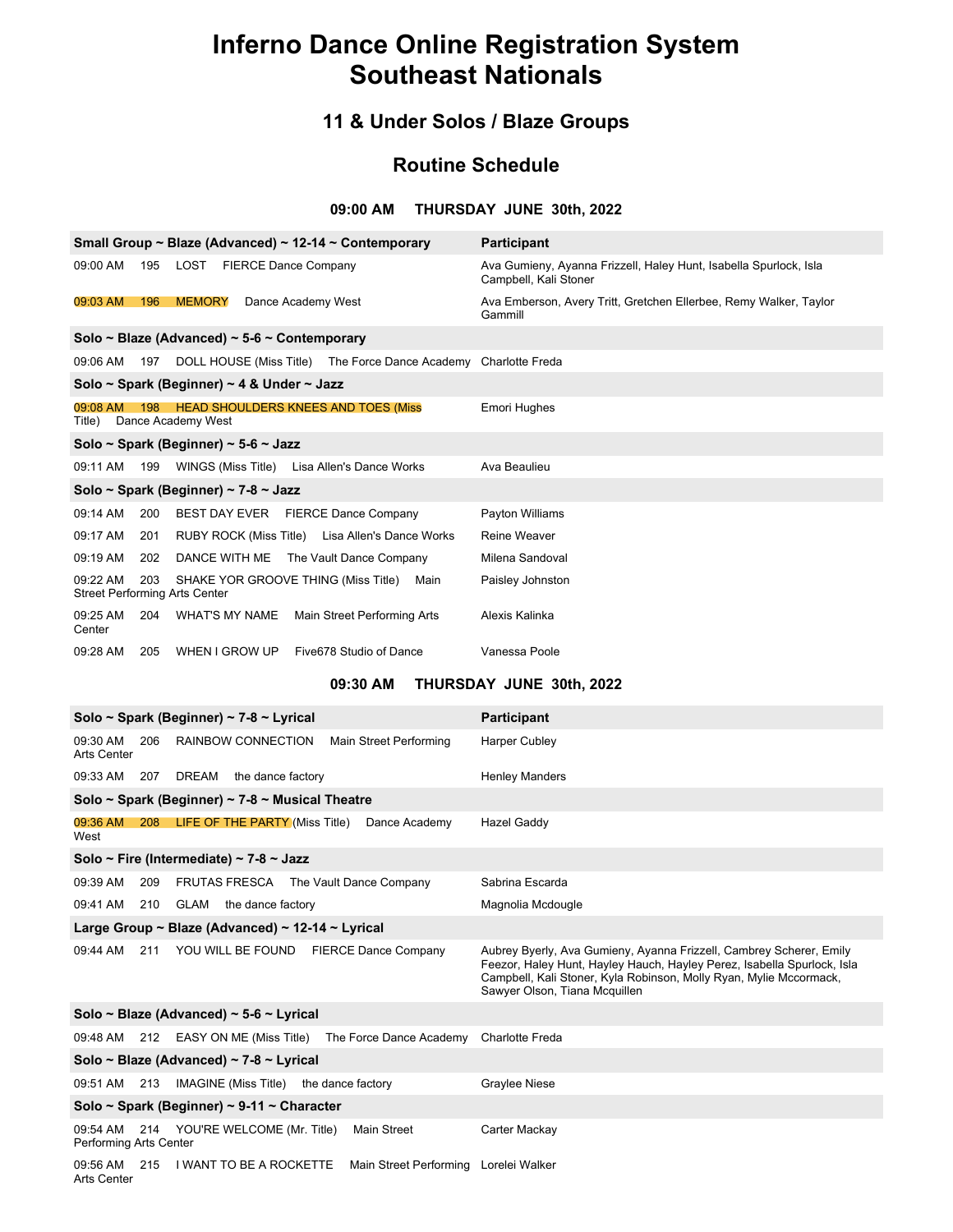### **10:00 AM THURSDAY JUNE 30th, 2022**

|                           |     | Small Group ~ Blaze (Advanced) ~ 15-16 ~ Contemporary  | <b>Participant</b>                                                                                                                     |
|---------------------------|-----|--------------------------------------------------------|----------------------------------------------------------------------------------------------------------------------------------------|
| 10:02 AM                  | 217 | <b>ELEMENTS</b><br>Dance Academy West                  | Alyssa Royal, Malina Proctor, Sydney Walker, Taylor Gammill                                                                            |
| 10:05 AM                  | 218 | <b>MY MIND</b><br><b>FIERCE Dance Company</b>          | Aubrey Byerly, Cambrey Scherer, Emily Feezor, Hayley Hauch, Hayley<br>Perez, Kali Stoner, Kyla Robinson, Mylie Mccormack, Sawyer Olson |
| 10:08 AM                  | 219 | IS THAT ALRIGHT The Edge Dance Company                 | Alexandra Biondo, Calli Shea, Carlie Weinrich, Gianna Wallace, Lauren<br>Dunnigan, Michelle Cho                                        |
|                           |     | Solo ~ Spark (Beginner) ~ 9-11 ~ Contemporary          |                                                                                                                                        |
| 10:11 AM 220              |     | EMILY Sara Jean Dance Company                          | Valentina Garcia                                                                                                                       |
|                           |     | Solo ~ Blaze (Advanced) ~ $5-6$ ~ Musical Theatre      |                                                                                                                                        |
| 10:14 AM<br>Dance Academy | 221 | KINDERGARTEN LOVE SONG (Miss Title)                    | The Force Charlotte Freda                                                                                                              |
|                           |     | Small Group ~ Blaze (Advanced) ~ 17-19 ~ Contemporary  |                                                                                                                                        |
| 10:16 AM                  | 222 | WISH YOU WERE HERE Movement Arts Collective            | Emma Ricotta, Grace Farrell, Ibelle Madera, Meghan Dawnkaski, Nicole<br>Hanlon                                                         |
|                           |     | Small Group ~ Blaze (Advanced) ~ 15-16 ~ Contemporary  |                                                                                                                                        |
|                           |     | 10:19 AM 223 FORGIVENESS Dance Academy West            | Alyssa Royal, Gretchen Ellerbee, Leah Royal, Malina Proctor, Remy Walker,<br>Sydney Walker, Taylor Gammill                             |
|                           |     | Solo ~ Spark (Beginner) ~ 9-11 ~ Jazz                  |                                                                                                                                        |
| 10:22 AM                  | 224 | BETTY BOO<br>Main Street Performing Arts Center        | Keegan Cameron                                                                                                                         |
| 10:25 AM                  | 225 | A LITTLE PARTY<br>Sara Jean Dance Company              | Claire Fevola                                                                                                                          |
| 10:28 AM                  | 226 | OH MY GOSH<br>Main Street Performing Arts Center       | Ariadne Coronado                                                                                                                       |
|                           |     | 10:30 AM                                               | THURSDAY JUNE 30th, 2022                                                                                                               |
| 10:31 AM<br>Center        | 227 | <b>GET ON YOUR FEET</b><br>Main Street Performing Arts | Harmony Tiedeman                                                                                                                       |
| 10:33 AM                  | 228 | APPLAUSE (Miss Title)<br>Sara Jean Dance Company       | Annamarie Piazza                                                                                                                       |
| 10:36 AM<br>Center        | 229 | KINGS AND QUEENS<br>Main Street Performing Arts        | Zipporah Shunway                                                                                                                       |
|                           |     | Small Group ~ Blaze (Advanced) ~ 15-16 ~ Contemporary  | <b>Participant</b>                                                                                                                     |
|                           |     | 10:39 AM  230  ETERNITY<br>Dance Academy West          | Ava Emberson, Avery Tritt, Gretchen Ellerbee, Leah Royal, Malina Proctor,<br>Remy Walker, Sydney Walker, Taylor Gammill                |
|                           |     | Small Group ~ Blaze (Advanced) ~ 17-19 ~ Contemporary  |                                                                                                                                        |
| 10:42 AM 231              |     | <b>GRATITUDE</b> Movement Arts Collective              | Emma Ricotta, Grace Farrell, Ibelle Madera, Meghan Dawnkaski, Nicole<br>Hanlon                                                         |
|                           |     | Solo ~ Spark (Beginner) ~ 9-11 ~ Hip-Hop               |                                                                                                                                        |
| 10:45 AM                  | 232 | UP<br>Sara Jean Dance Company                          | Valentina Garcia                                                                                                                       |
| 10:48 AM                  | 233 | SLIM SHADY Sara Jean Dance Company                     | Adrianna Thomas                                                                                                                        |
| 10:50 AM                  | 234 | WOMAN Sara Jean Dance Company                          | Kaitlyn Norris                                                                                                                         |
| 10:53 AM                  | 235 | Sara Jean Dance Company<br>WIN                         | <b>Brenna Sweeney</b>                                                                                                                  |
| 10:56 AM                  | 236 | MINI MISSY (Miss Title) Sara Jean Dance Company        | Annamarie Piazza                                                                                                                       |
|                           |     | Small Group ~ Blaze (Advanced) ~ 17-19 ~ Jazz          |                                                                                                                                        |
| 10:59 AM                  | 237 | WHAT IS JAZZ Movement Arts Collective                  | Emma Ricotta, Grace Farrell, Ibelle Madera, Meghan Dawnkaski, Nicole<br>Hanlon                                                         |

### **11:00 AM THURSDAY JUNE 30th, 2022**

|            |     | Small Group ~ Blaze (Advanced) ~ 15-16 ~ Jazz | <b>Participant</b>                                                                                                          |
|------------|-----|-----------------------------------------------|-----------------------------------------------------------------------------------------------------------------------------|
| $11:02$ AM | 238 | MAN'S WORLD<br><b>FIERCE Dance Company</b>    | Aubrey Byerly, Cambrey Scherer, Emily Feezor, Hayley Hauch, Hayley<br>Perez, Mylie Mccormack, Sawyer Olson, Tiana Mcquillen |
|            |     | Solo ~ Spark (Beginner) ~ 9-11 ~ Lyrical      |                                                                                                                             |
| 11:05 AM   | 239 | PURE IMAGINATION<br>The Vault Dance Company   | Bella Sandoval                                                                                                              |
| 11:07 AM   | 240 | <b>OPPORTUNITY</b><br>Five678 Studio of Dance | Bri'el Lee                                                                                                                  |
| $11:10$ AM | 241 | TO THIS DAY<br>Sara Jean Dance Company        | Valentina Garcia                                                                                                            |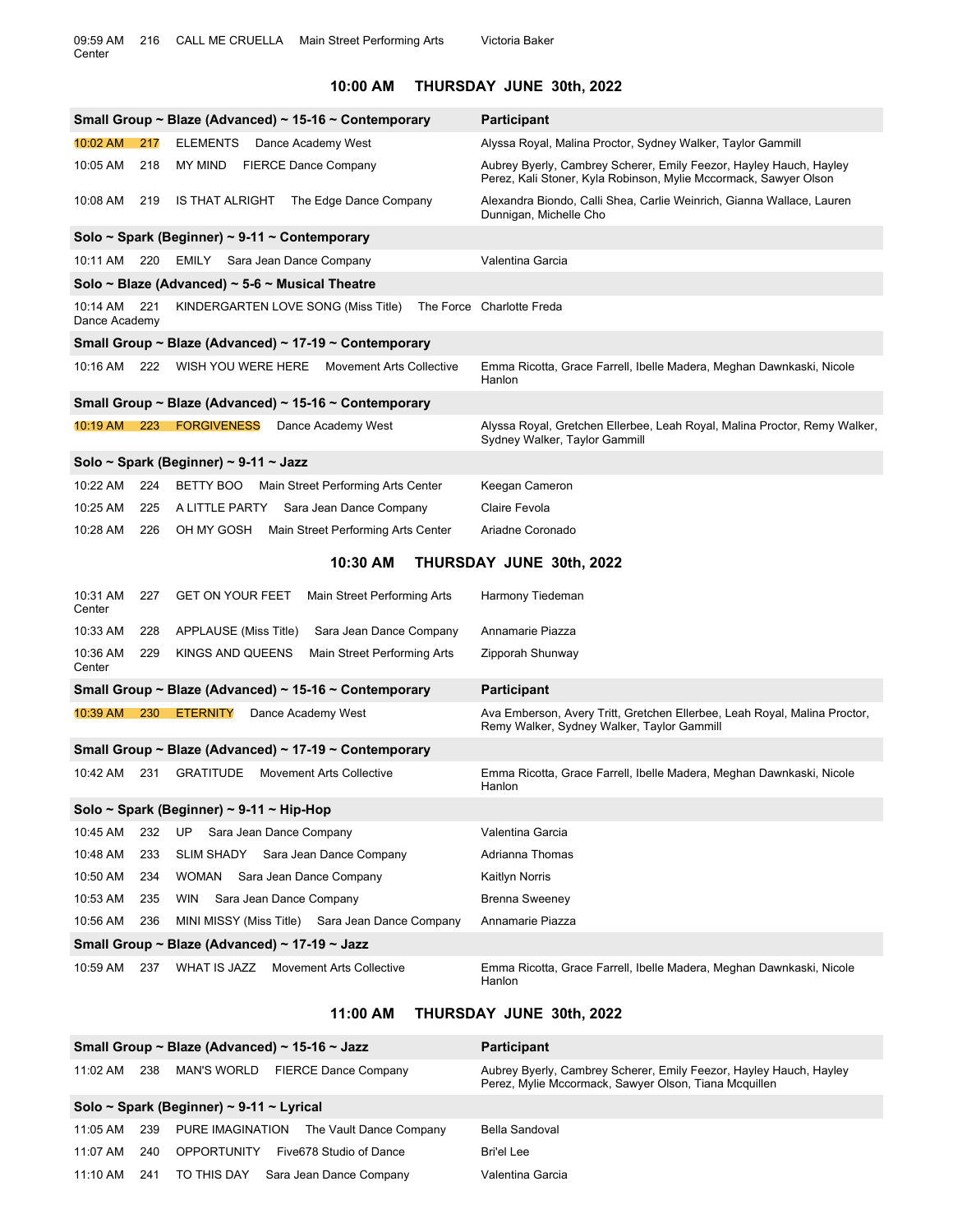| 11:13 AM                           | 242 | A MILLION DREAMS<br>Sara Jean Dance Company           | Amari Bhalla                                                                   |
|------------------------------------|-----|-------------------------------------------------------|--------------------------------------------------------------------------------|
| 11:16 AM<br>Arts Center            | 243 | <b>COVER ME IN SUNSHINE</b><br>Main Street Performing | Harlee Borden                                                                  |
| 11:18 AM                           | 244 | THIS IS ME<br>Sara Jean Dance Company                 | <b>Brenna Sweeney</b>                                                          |
| 11:21 AM                           | 245 | <b>RAINBOW</b><br>Main Street Performing Arts Center  | Brooklyn Gibson                                                                |
|                                    |     | Solo ~ Spark (Beginner) ~ 9-11 ~ Musical Theatre      |                                                                                |
| 11:24 AM<br>Performing Arts Center | 246 | Main Street<br>DON'T TELL MAMA (Miss Title)           | Mckenzie Casey                                                                 |
| 11:27 AM<br>Arts Center            | 247 | A TRIP TO THE LIBRARY<br>Main Street Performing       | <b>Audrey Newton</b>                                                           |
|                                    |     | Small Group ~ Blaze (Advanced) ~ 17-19 ~ Contemporary |                                                                                |
| 11:29 AM<br>Collective             | 248 | MY HEART'S IN THE ICE HOUSE<br>Movement Arts          | Emma Ricotta, Grace Farrell, Ibelle Madera, Meghan Dawnkaski, Nicole<br>Hanlon |

### **11:30 AM THURSDAY JUNE 30th, 2022**

| Large Group ~ Blaze (Advanced) ~ 12-14 ~ Lyrical |     |                   |  |                                                   | <b>Participant</b>                                                                                                                                                                                                                                                                     |
|--------------------------------------------------|-----|-------------------|--|---------------------------------------------------|----------------------------------------------------------------------------------------------------------------------------------------------------------------------------------------------------------------------------------------------------------------------------------------|
| 11:32 AM                                         | 249 | A STORM IS COMING |  | Dance Academy West                                | Ava Emberson, Avery Tritt, Gabi Rosado, Gracie Pierce, Gretchen Ellerbee,<br>Leah Royal, Malina Proctor, Naomi Noussimie, Paris Scott, Remy Walker,<br>Sydney Walker, Taylor Gammill                                                                                                   |
| Large Group ~ Blaze (Advanced) ~ 15-16 ~ Hip-Hop |     |                   |  |                                                   |                                                                                                                                                                                                                                                                                        |
| 11:36 AM                                         | 250 | BATTLE 2.0        |  | <b>FIERCE Dance Company</b>                       | Aubrey Byerly, Ava Gumieny, Ava Vadimsky, Ayanna Frizzell, Cambrey<br>Scherer, Emily Feezor, Haley Hunt, Hayley Hauch, Hayley Perez, Isabella<br>Spurlock, Isla Campbell, Jrew Maldonado, Kali Stoner, Kyla Robinson, Kyla<br>Vadimsky, Mylie Mccormack, Sawyer Olson, Tiana Mcquillen |
| Solo ~ Spark (Beginner) ~ 9-11 ~ Open            |     |                   |  |                                                   |                                                                                                                                                                                                                                                                                        |
| 11:40 AM                                         | 251 | DYNAMITE          |  | Main Street Performing Arts Center                | Alayna Mills                                                                                                                                                                                                                                                                           |
| 11:43 AM<br>Arts Center                          | 252 |                   |  | BURY A FRIEND (Miss Title) Main Street Performing | Peyton Johnston                                                                                                                                                                                                                                                                        |

**Session Break** (start back 12:30 PM)

### **12:30 PM THURSDAY JUNE 30th, 2022**

|                                    |     | Solo ~ Spark (Beginner) ~ 9-11 ~ Tap                | <b>Participant</b>  |
|------------------------------------|-----|-----------------------------------------------------|---------------------|
| 12:30 PM                           | 253 | BLUE ON BLACK<br>Main Street Performing Arts Center | Saben Huff          |
| 12:32 PM<br>Company                | 254 | LITTLE SWING (Miss Title) Sara Jean Dance           | Annamarie Piazza    |
| 12:35 PM<br>Performing Arts Center | 255 | HIGH SCHOOL CONFIDENTIAL<br>Main Street             | Ashlyn Cubley       |
| 12:38 PM                           | 256 | ISTANBUL<br>Main Street Performing Arts Center      | Zipporah Shunway    |
|                                    |     | Solo ~ Fire (Intermediate) ~ 9-11 ~ Acrobatic       |                     |
| 12:41 PM<br>Works                  | 257 | SET IT ALL FREE (Miss Title) Lisa Allen's Dance     | Windsor Lane Weaver |
|                                    |     | Solo ~ Fire (Intermediate) ~ 9-11 ~ Contemporary    |                     |
| 12:43 PM                           | 258 | NOT ABOUT ANGELS The Vault Dance Company            | Sofia Jimenez       |
| 12:46 PM                           | 259 | HEAVEN'S DOOR FIERCE Dance Company                  | Molly Ryan          |
|                                    |     | Solo ~ Fire (Intermediate) ~ 9-11 ~ Jazz            |                     |
| 12:49 PM                           | 260 | The Vault Dance Company<br>WINGS                    | Andie Alfaro        |
| 12:52 PM                           | 261 | SALUTE (Miss Title) The Vault Dance Company         | Summer Bishop       |
| 12:54 PM                           | 262 | LETS GO<br>Five678 Studio of Dance                  | Riley Duncan        |
| 12:57 PM                           | 263 | POP DROP AND ROLL<br>the dance factory              | Madison Mondragon   |

### **01:00 PM THURSDAY JUNE 30th, 2022**

| 01:00 PM | 264 | BUSINESS OF LOVE The Vault Dance Company              | Samantha Prats                                               |
|----------|-----|-------------------------------------------------------|--------------------------------------------------------------|
| 01:03 PM | 265 | FABULOUS<br><b>FIERCE Dance Company</b>               | Kori Freeman                                                 |
| 01:05 PM | 266 | <b>FIERCE Dance Company</b><br><b>BOP</b>             | Molly Ryan                                                   |
| 01:08 PM | 267 | ATTENTION<br>The Vault Dance Company                  | Katerina Smuglovsky                                          |
|          |     | Small Group ~ Blaze (Advanced) ~ 17-19 ~ Contemporary | <b>Participant</b>                                           |
| 01:11 PM | 268 | THE SIMPLE THINGS<br><b>Movement Arts Collective</b>  | Emma Ricotta, Ibelle Madera, Meghan Dawnkaski, Nicole Hanlon |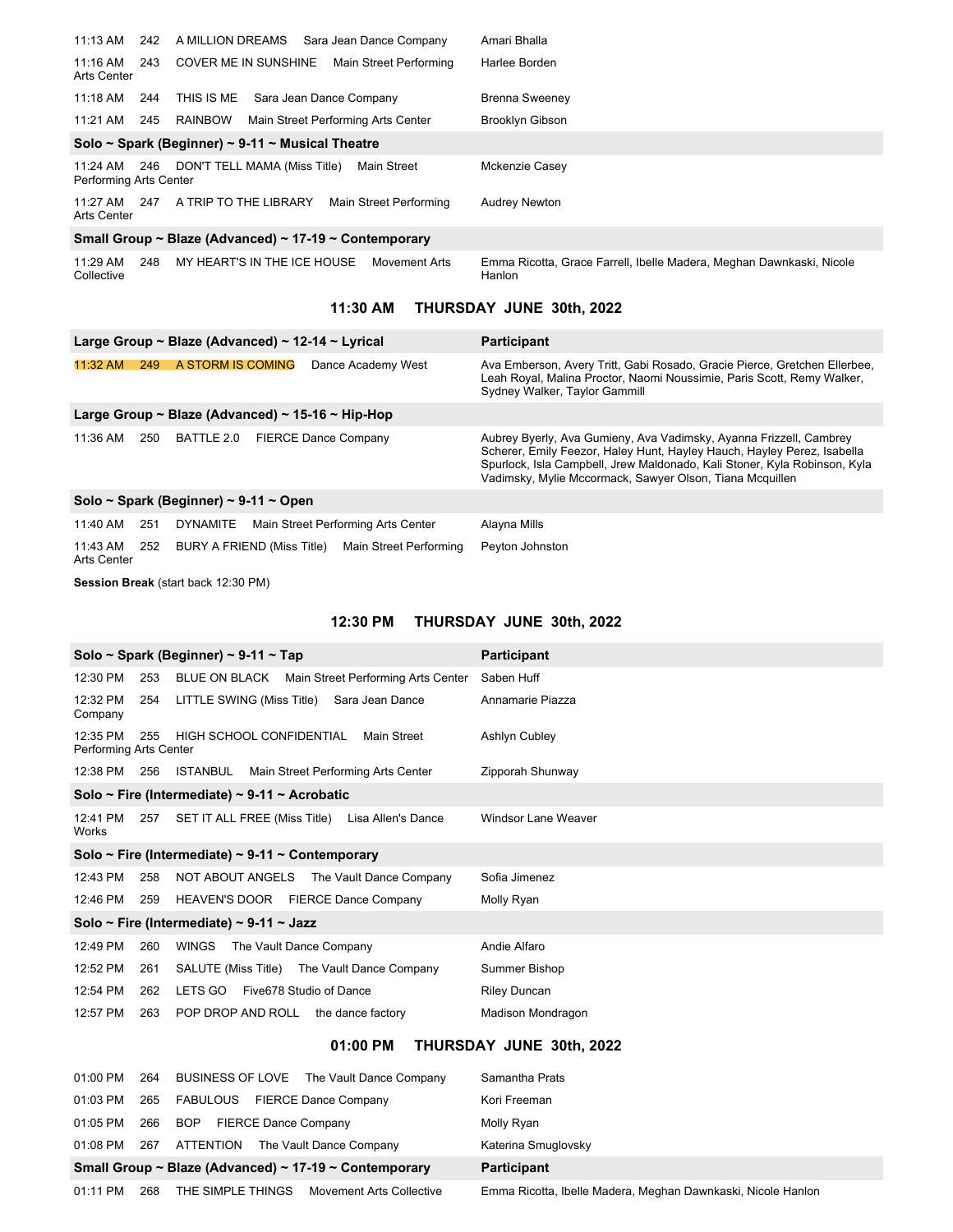| Large Group ~ Blaze (Advanced) ~ 12-14 ~ Jazz                                                                        |                         |                                                                                                                                                                                      |  |  |  |
|----------------------------------------------------------------------------------------------------------------------|-------------------------|--------------------------------------------------------------------------------------------------------------------------------------------------------------------------------------|--|--|--|
| <b>DON'T MATTER</b><br>01:14 PM<br>269                                                                               | Dance Academy West      | Ava Emberson, Avery Tritt, Gabi Rosado, Gracie Pierce, Gretchen Ellerbee,<br>Leah Royal, Malina Proctor, Naomi Noussimie, Paris Scott, Remy Walker,<br>Sydney Walker, Taylor Gammill |  |  |  |
| Solo ~ Fire (Intermediate) ~ 9-11 ~ Lyrical                                                                          |                         |                                                                                                                                                                                      |  |  |  |
| THE MOST BEAUTIFUL THINGS (Miss Title)<br>01:18 PM<br>270<br>Academy West                                            | Dance                   | Bella Rosado                                                                                                                                                                         |  |  |  |
| MILLION TO ONE The Vault Dance Company<br>01:21 PM<br>271                                                            |                         | Jenna Cervera                                                                                                                                                                        |  |  |  |
| 272<br>SURVIVE<br>the dance factory<br>01:23 PM                                                                      |                         | <b>Madison Welling</b>                                                                                                                                                               |  |  |  |
| <b>BEAUTIFUL GHOSTS</b><br>$01:26$ PM<br>273                                                                         | The Vault Dance Company | Alyssa Gomez                                                                                                                                                                         |  |  |  |
| Solo ~ Spark (Beginner) ~ 9-11 ~ Lyrical                                                                             |                         |                                                                                                                                                                                      |  |  |  |
| $\overline{074}$ MEAN OIDLO (Miss Title) Mais Other the female of the Operator of March 1<br>$0.4.00 \, \mathrm{D}M$ |                         |                                                                                                                                                                                      |  |  |  |

01:29 PM 274 MEAN GIRLS (Miss Title) Main Street Performing Arts Center Savannah Vasquez

### **01:30 PM THURSDAY JUNE 30th, 2022**

|                                |                                          | Solo ~ Fire (Intermediate) ~ 9-11 ~ Lyrical          | <b>Participant</b>    |  |  |  |
|--------------------------------|------------------------------------------|------------------------------------------------------|-----------------------|--|--|--|
| 01:32 PM                       |                                          | 275 I REMEMBER The Edge Dance Company                | Talia Barratin        |  |  |  |
|                                |                                          | Solo ~ Fire (Intermediate) ~ 9-11 ~ Musical Theatre  |                       |  |  |  |
| 01:34 PM                       | 276                                      | ZERO TO HERO The Vault Dance Company                 | Sophia Valdes         |  |  |  |
| 01:37 PM<br>Works              | 277                                      | YOU'LL BE BACK (Miss Title) Lisa Allen's Dance       | Windsor Lane Weaver   |  |  |  |
| 01:40 PM                       |                                          | 278 BLACK BIRD The Vault Dance Company               | Melanie Medina        |  |  |  |
|                                |                                          | Solo ~ Spark (Beginner) ~ 9-11 ~ Musical Theatre     |                       |  |  |  |
| 01:43 PM<br><b>Arts Center</b> |                                          | 279 10,432 SHEEP (Miss Title) Main Street Performing | Annabella Geels       |  |  |  |
|                                |                                          | Solo ~ Fire (Intermediate) ~ 9-11 ~ Tap              |                       |  |  |  |
| 01:45 PM 280                   |                                          | SHINNING BRIGHT Ann Herzberg Dance Studio            | Ella Krieger          |  |  |  |
| 01:48 PM 281                   |                                          | OFF THE WALL Five 678 Studio of Dance                | Aliya Diggs           |  |  |  |
|                                |                                          | Solo ~ Fire (Intermediate) ~ 9-11 ~ Vocal            |                       |  |  |  |
|                                |                                          | 01:51 PM 282 EVERLASTING The Edge Dance Company      | <b>Madison Ottens</b> |  |  |  |
|                                | Solo ~ Fire (Intermediate) ~ 9-11 ~ Open |                                                      |                       |  |  |  |
| 01:54 PM                       | 283                                      | SAVE ME Five 678 Studio of Dance                     | Jaila Johnson         |  |  |  |
| 01:56 PM                       | 284                                      | HOME Five678 Studio of Dance                         | Laila Taylor          |  |  |  |
| 01:59 PM                       | 285                                      | ESPAÑOLA The Vault Dance Company                     | Sophia Valdes         |  |  |  |

### **02:00 PM THURSDAY JUNE 30th, 2022**

|                                              |     | Large Group ~ Blaze (Advanced) ~ 12-14 ~ Tap       |                                                          | <b>Participant</b>                                                                                                                                                          |  |
|----------------------------------------------|-----|----------------------------------------------------|----------------------------------------------------------|-----------------------------------------------------------------------------------------------------------------------------------------------------------------------------|--|
| 02:02 PM                                     | 286 | <b>MISS OTIS REGRETS</b>                           | Dance Academy West                                       | Ava Emberson, Avery Tritt, Gabi Rosado, Gracie Pierce, Gretchen Ellerbee,<br>Leah Royal, Naomi Noussimie, Paris Scott, Remy Walker, Sydney Walker,<br><b>Taylor Gammill</b> |  |
|                                              |     | Small Group ~ Blaze (Advanced) ~ 17-19 ~ Lyrical   |                                                          |                                                                                                                                                                             |  |
| 02:06 PM                                     | 287 | HOW TO LET YOU GO                                  | Movement Arts Collective                                 | Emma Ricotta, Grace Farrell, Ibelle Madera, Meghan Dawnkaski, Nicole<br>Hanlon                                                                                              |  |
|                                              |     | Solo ~ Ember (Accessible) ~ 9-11 ~ Character       |                                                          |                                                                                                                                                                             |  |
| 02:09 PM<br>Center                           | 288 | <b>MISTER ROGERS</b>                               | Main Street Performing Arts                              | <b>Mathias Baker</b>                                                                                                                                                        |  |
|                                              |     | Small Group ~ Blaze (Advanced) ~ 17-19 ~ Lyrical   |                                                          |                                                                                                                                                                             |  |
| 02:12 PM                                     | 289 |                                                    | THE LAST DANCE The Edge Dance Company                    | Adriana Vetcha, Alexandra Biondo, Carlie Weinrich, Kayley Alvelo, Kirsten<br>Scro, Michelle Cho, Sophia Gamgort                                                             |  |
|                                              |     | Large Group ~ Blaze (Advanced) ~ 17-19 ~ Character |                                                          |                                                                                                                                                                             |  |
| 02:15 PM                                     | 290 | WHAT A GAME                                        | Ann Herzberg Dance Studio                                | Alanna Bull, Carina Quirin, Carlee Crawford, Danielle Lacross, Ella Rowden,<br>Emily Naylor, Hailey Godi, Jessie Arthurton, Kayla Girard, Lynnea Arthurton                  |  |
| Small Group ~ Blaze (Advanced) ~ 12-14 ~ Tap |     |                                                    |                                                          |                                                                                                                                                                             |  |
| 02:19 PM                                     | 291 | <b>GET ON THE FLOOR</b>                            | Five678 Studio of Dance                                  | Abigail Smith, Aliya Diggs, Kya Hector, Niaira Brooks, Shantel Anderson-<br>Parker                                                                                          |  |
|                                              |     |                                                    | Large Group ~ Blaze (Advanced) ~ 12-14 ~ Musical Theatre |                                                                                                                                                                             |  |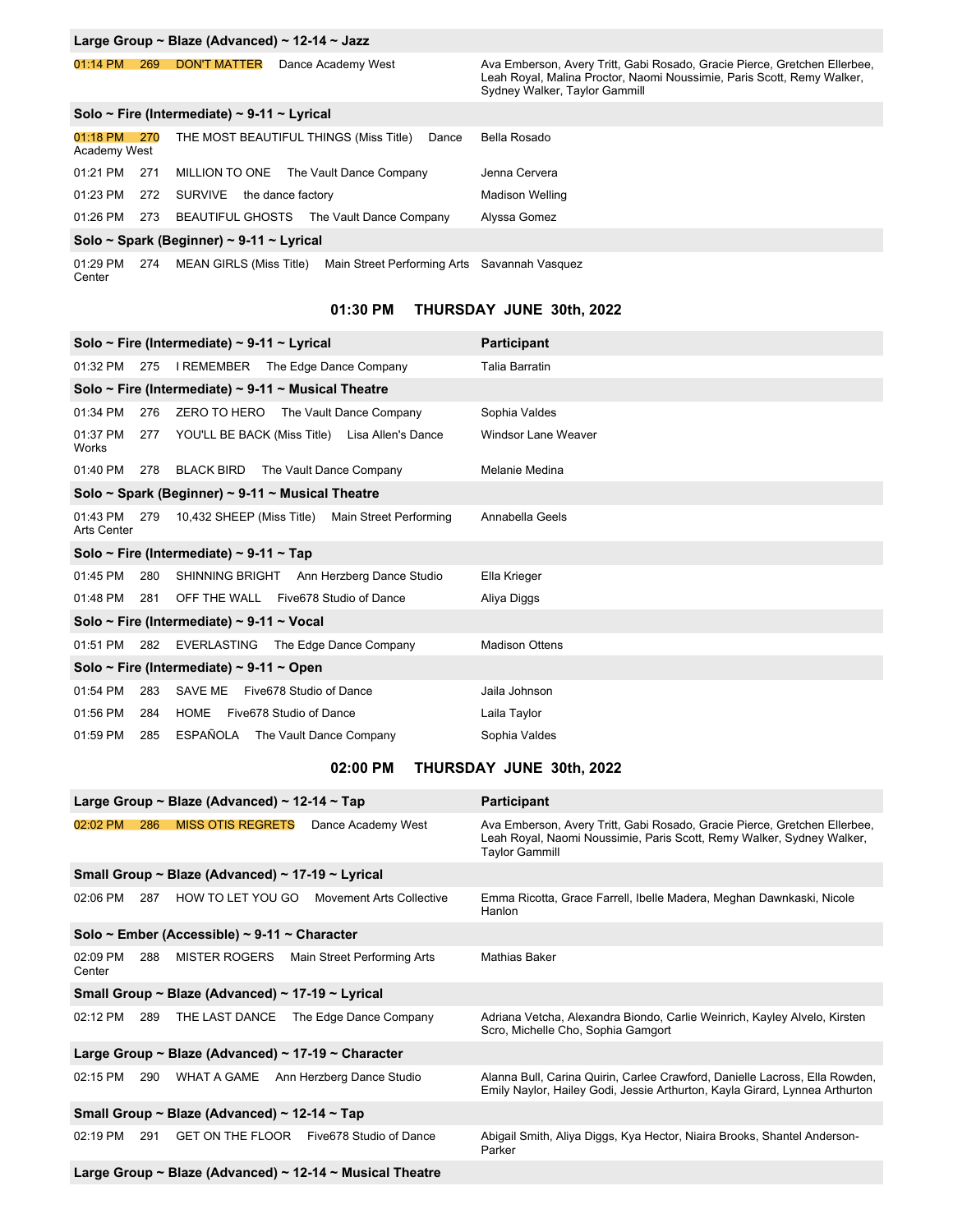02:22 PM 292 JET SET Dance Academy West Ava Emberson, Avery Tritt, Gabi Rosado, Gracie Pierce, Gretchen Ellerbee, Leah Royal, Malina Proctor, Naomi Noussimie, Paris Scott, Remy Walker, Sydney Walker, Taylor Gammill

Mccormack, Sawyer Olson, Tiana Mcquillen

| Small Group ~ Blaze (Advanced) ~ 17-19 ~ Hip-Hop |                                                |           |                                   |                                                                                                                                                                                                                                                                                             |  |  |
|--------------------------------------------------|------------------------------------------------|-----------|-----------------------------------|---------------------------------------------------------------------------------------------------------------------------------------------------------------------------------------------------------------------------------------------------------------------------------------------|--|--|
| 02:26 PM                                         | 293                                            | COACHELLA | Movement Arts Collective          | Emma Ricotta, Ibelle Madera, Meghan Dawnkaski, Nicole Hanlon                                                                                                                                                                                                                                |  |  |
|                                                  | Line ~ Blaze (Advanced) ~ 12-14 ~ Contemporary |           |                                   |                                                                                                                                                                                                                                                                                             |  |  |
| 02:29 PM                                         |                                                |           | 294 RECOVERY FIERCE Dance Company | Aubrey Byerly, Ava Gumieny, Ava Rickard, Ava Vadimsky, Ayanna Frizzell,<br>Cambrey Scherer, Emily Feezor, Haley Hunt, Hayley Hauch, Hayley Perez,<br>Isabella Spurlock, Isla Campbell, Jrew Maldonado, Kali Stoner, Kyla<br>Robinson, Kyla Vadimsky, Mackenzie Krinop, Morgan Wilson, Mylie |  |  |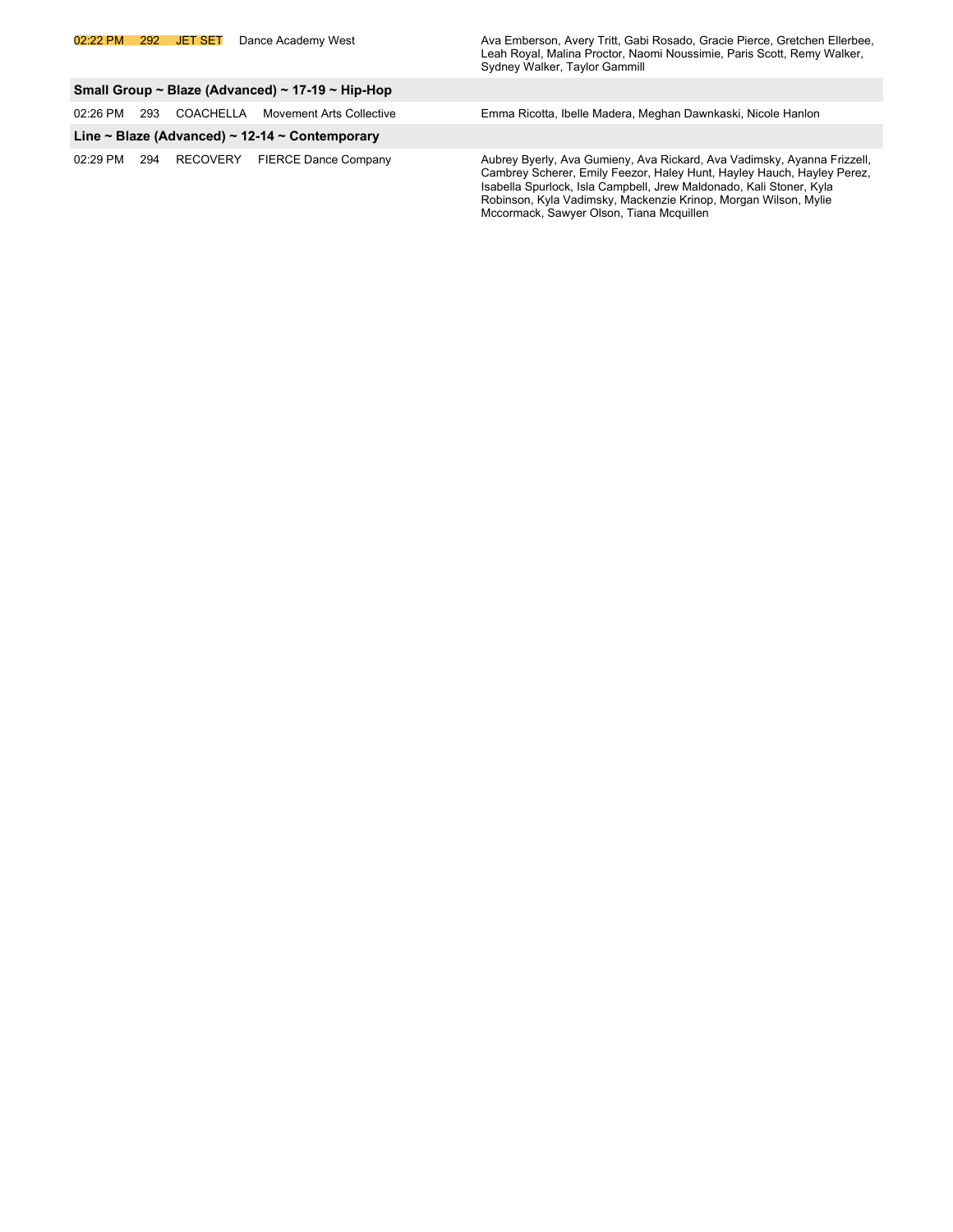### **11 & Under Duo/Trios**

### **Routine Schedule**

### **09:00 AM FRIDAY JULY 1st, 2022**

| Duo/Trio ~ Spark (Beginner) ~ 5-6 ~ Jazz                                        | <b>Participant</b>                              |  |  |  |
|---------------------------------------------------------------------------------|-------------------------------------------------|--|--|--|
| 09:00 AM<br>MICKEY'S MAMBO Main Street Performing Arts Center<br>295            | Charlotte Yonker, Emma Newton                   |  |  |  |
| The Vault Dance Company<br>09:03 AM<br>GIRLS<br>296                             | Ariana Aragon, Madison Coile                    |  |  |  |
| Duo/Trio ~ Spark (Beginner) ~ 7-8 ~ Jazz                                        |                                                 |  |  |  |
| VACATION FIERCE Dance Company<br>09:06 AM<br>297                                | Lucy Marquis, Payton Williams, Scarlett O'neill |  |  |  |
| IN LOVE WITH A MONSTER Five678 Studio of Dance<br>09:09 AM<br>298               | Aniyah Bland, Bri'el Lee, Vanessa Poole         |  |  |  |
| Duo/Trio ~ Spark (Beginner) ~ 9-11 ~ Lyrical                                    |                                                 |  |  |  |
| IMPOSSIBLE Sara Jean Dance Company<br>09:12 AM<br>299                           | Isabella Lapertosa, Olivia Ho                   |  |  |  |
| YOU'VE GOT A FRIEND IN ME Main Street Performing Arts Center<br>09:15 AM<br>300 | Audrey Newton, Brooklyn Gibson                  |  |  |  |
| Duo/Trio ~ Spark (Beginner) ~ 9-11 ~ Jazz                                       |                                                 |  |  |  |
| 09:18 AM<br>AMERICANO<br>Main Street Performing Arts Center<br>301              | Lexi Selecman, Peyton Johnston                  |  |  |  |
| 09:21 AM<br>BATHING BEAUTIES The Edge Dance Company<br>302                      | Ava Ritz, Isabella Flores, Sienna Wallace       |  |  |  |
| THAT'S NOT MY NAME Main Street Performing Arts Center<br>09:24 AM<br>303        | Isabella Lomonte, Olivia Kesterson              |  |  |  |
| Duo/Trio ~ Spark (Beginner) ~ 9-11 ~ Musical Theatre                            |                                                 |  |  |  |
| 09:27 AM<br>BEST FRIEND Dance Academy West<br>304                               | Kennedy Walters, Kyah Leason                    |  |  |  |

### **09:30 AM FRIDAY JULY 1st, 2022**

| 09:30 AM                                     | 305<br>TWO OF A KIND Main Street Performing Arts Center        | Ariadne Coronado, Carter Mackay           |  |  |
|----------------------------------------------|----------------------------------------------------------------|-------------------------------------------|--|--|
| 09:33 AM                                     | RAINING MEN Sara Jean Dance Company<br>306                     | Cecilia Guido, Kaitlyn Norris             |  |  |
| 09:36 AM                                     | THAT BEAUTIFUL SOUND Main Street Performing Arts Center<br>307 | Ashlyn Cubley, Savannah Vasquez           |  |  |
|                                              | Duo/Trio ~ Fire (Intermediate) ~ 9-11 ~ Jazz                   | <b>Participant</b>                        |  |  |
| 09:39 AM                                     | 308 BAD Five 678 Studio of Dance                               | Jaila Johnson, Laila Taylor, Riley Duncan |  |  |
|                                              | Duo/Trio ~ Spark (Beginner) ~ 9-11 ~ Jazz                      |                                           |  |  |
| 09:42 AM 309                                 | I WILL SURVIVE Main Street Performing Arts Center              | Alayna Mills, Annabella Geels             |  |  |
|                                              | Duo/Trio ~ Spark (Beginner) ~ 9-11 ~ Lyrical                   |                                           |  |  |
|                                              | 09:45 AM 310 IF THE WORLD WAS BLIND Sara Jean Dance Company    | Katelyn Humiecki, Olivia Ho               |  |  |
|                                              | Duo/Trio ~ Fire (Intermediate) ~ 9-11 ~ Lyrical                |                                           |  |  |
|                                              | 09:48 AM 311 FALL ON ME Dance Academy West                     | Allie Grace Ashlock, Peyton Shealey       |  |  |
| 09:51 AM                                     | TALIA AND MIMI The Edge Dance Company<br>312                   | Sienna Wallace, Talia Barratin            |  |  |
| 09:54 AM                                     | I'LL BE THERE Five678 Studio of Dance<br>313                   | Jaila Johnson, Laila Taylor               |  |  |
| Duo/Trio ~ Blaze (Advanced) ~ 9-11 ~ Lyrical |                                                                |                                           |  |  |
| 09:57 AM                                     | 314 RUN TO YOU<br>the dance factory                            | Graylee Niese, Makaylah Hopkins           |  |  |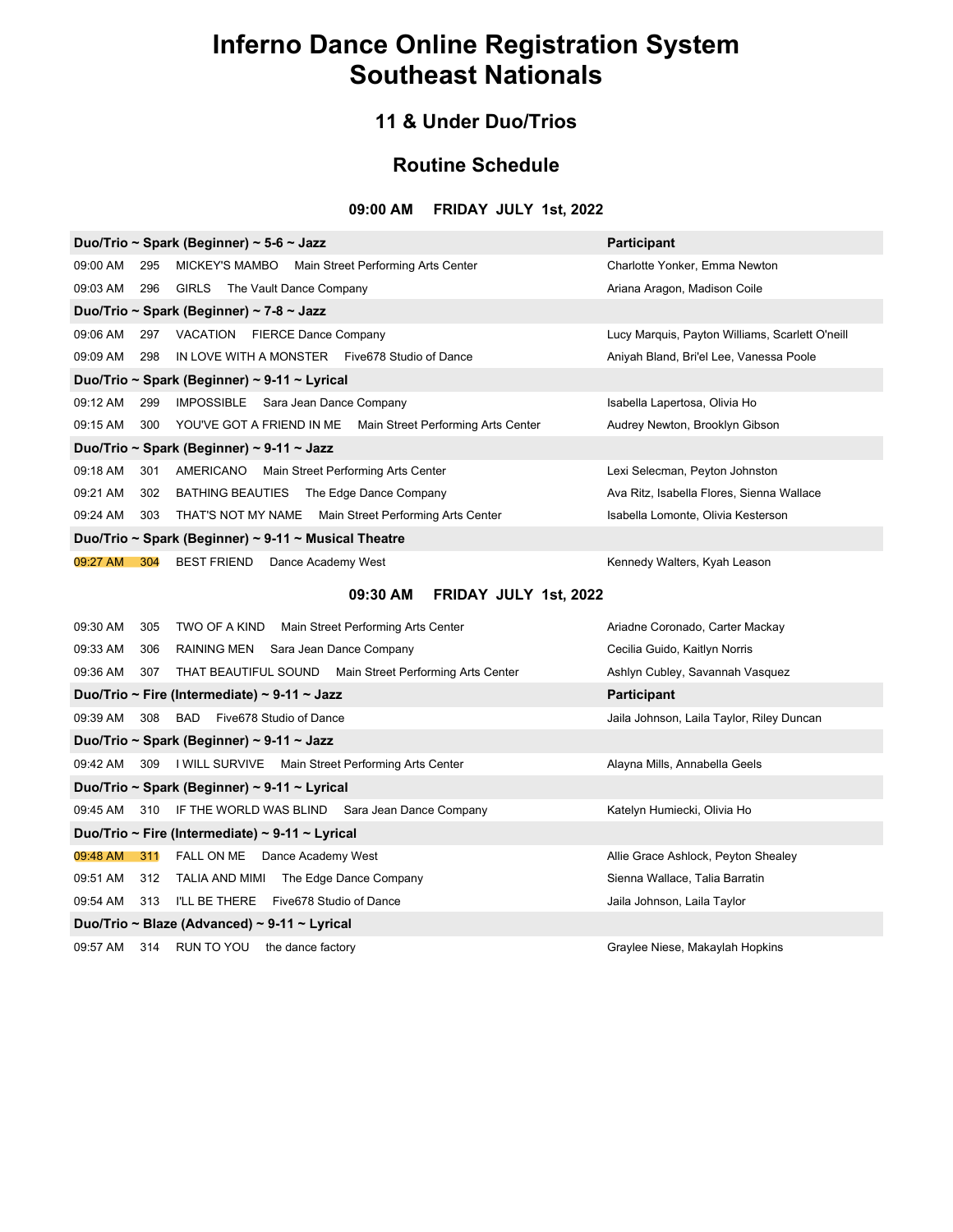### **15 & Over Solos**

### **Routine Schedule**

#### **12:30 PM FRIDAY JULY 1st, 2022**

| Solo ~ Spark (Beginner) ~ 15-16 ~ Jazz<br>Participant                   |                       |  |  |  |  |  |
|-------------------------------------------------------------------------|-----------------------|--|--|--|--|--|
| 12:30 PM 315 GIRLS @ Sara Jean Dance Company                            | Samantha Tolkin       |  |  |  |  |  |
| Solo ~ Spark (Beginner) ~ 15-16 ~ Hip-Hop                               |                       |  |  |  |  |  |
| 12:32 PM 316 FREEZE Sara Jean Dance Company                             | Samantha Cocchi       |  |  |  |  |  |
| 12:35 PM 317 THE INTRO Sara Jean Dance Company                          | Paige Macca           |  |  |  |  |  |
| Solo ~ Spark (Beginner) ~ 15-16 ~ Lyrical                               |                       |  |  |  |  |  |
| 12:38 PM<br>318 TAKE ME HOME Five678 Studio of Dance                    | Aiyanna Taylor-Bland  |  |  |  |  |  |
| 12:41 PM<br>319 WINTER SONG Main Street Performing Arts Center          | Leslye Coronado       |  |  |  |  |  |
| 12:43 PM 320 MISSING YOU Sara Jean Dance Company                        | Samantha Tolkin       |  |  |  |  |  |
| Solo ~ Spark (Beginner) ~ 15-16 ~ Tap                                   |                       |  |  |  |  |  |
| 12:46 PM 321 RASPBERRY BERET Sara Jean Dance Company                    | Samantha Cocchi       |  |  |  |  |  |
| Solo ~ Spark (Beginner) ~ 17-19 ~ Lyrical                               |                       |  |  |  |  |  |
| 12:49 PM 322 I SURRENDER Dynasty Dance Centre                           | Alexis Breault        |  |  |  |  |  |
| Solo ~ Fire (Intermediate) ~ 15-16 ~ Contemporary                       |                       |  |  |  |  |  |
| 12:52 PM<br>323 HOLD ON (Miss Title) Main Street Performing Arts Center | Emma Clayton          |  |  |  |  |  |
| 12:54 PM<br>324 LIVE LIKE LEGENDS The Edge Dance Company                | Jordyn Horowitz       |  |  |  |  |  |
| 12:57 PM<br>325 MEDICINE The Edge Dance Company                         | Calli Shea            |  |  |  |  |  |
| 01:00 PM FRIDAY JULY 1st, 2022                                          |                       |  |  |  |  |  |
| Solo ~ Fire (Intermediate) ~ 15-16 ~ Hip-Hop                            | <b>Participant</b>    |  |  |  |  |  |
| 01:00 PM 326 LET'S GO Sara Jean Dance Company                           | Amanda Chiofolo       |  |  |  |  |  |
| Solo ~ Fire (Intermediate) ~ 15-16 ~ Jazz                               |                       |  |  |  |  |  |
| 01:03 PM<br>327 RHYTHM NATION Expressions in Rhythm Studio              | <b>Brielle Brown</b>  |  |  |  |  |  |
| 01:05 PM 328 PEROGATIVE Ann Herzberg Dance Studio                       | Ella Rowden           |  |  |  |  |  |
| Solo ~ Fire (Intermediate) ~ 15-16 ~ Lyrical                            |                       |  |  |  |  |  |
| 01:08 PM<br>329<br>THE FAULT LINES Sara Jean Dance Company              | <b>Emily Craddock</b> |  |  |  |  |  |
| I HAVE NOTHING Five678 Studio of Dance<br>01:11 PM<br>330               | Kaelyn Stewart        |  |  |  |  |  |
| 01:14 PM<br>331 I BELIEVE Five678 Studio of Dance                       | Janae Davis           |  |  |  |  |  |
| 01:16 PM<br>332<br>HELIUM Sara Jean Dance Company                       | Amanda Chiofolo       |  |  |  |  |  |

01:19 PM 333 FERGALICIOUS Sara Jean Dance Company Company Communication of Clivia Canzona **Solo ~ Fire (Intermediate) ~ 15-16 ~ Open** 01:22 PM 334 THE JUNGLE Main Street Performing Arts Center **Emma Clayton** Emma Clayton 01:25 PM 335 WELCOME TO THE JUNGLE (Miss Title) the dance factory example the matches of the Mackenzie Walder

01:27 PM 336 BURY A FRIEND Sara Jean Dance Company **Emily Crane State Server Act A** Emily Craddock

**01:30 PM FRIDAY JULY 1st, 2022**

|                                             | Solo ~ Fire (Intermediate) ~ 15-16 ~ Tap                                  | <b>Participant</b> |  |  |
|---------------------------------------------|---------------------------------------------------------------------------|--------------------|--|--|
|                                             | 01:30 PM 337 BILLIE JEAN Sara Jean Dance Company                          | Amanda Chiofolo    |  |  |
| 01:33 PM                                    | 338 MAN IN THE MIRROR Ann Herzberg Dance Studio                           | Kayla Girard       |  |  |
| Solo ~ Blaze (Advanced) ~ 15-16 ~ Acrobatic |                                                                           |                    |  |  |
| 01:36 PM                                    | 339<br>IT'S GETTING BAD AGAIN (Miss Title)<br><b>Dynasty Dance Centre</b> | Emma Parslow       |  |  |

**Solo ~ Blaze (Advanced) ~ 15-16 ~ Contemporary**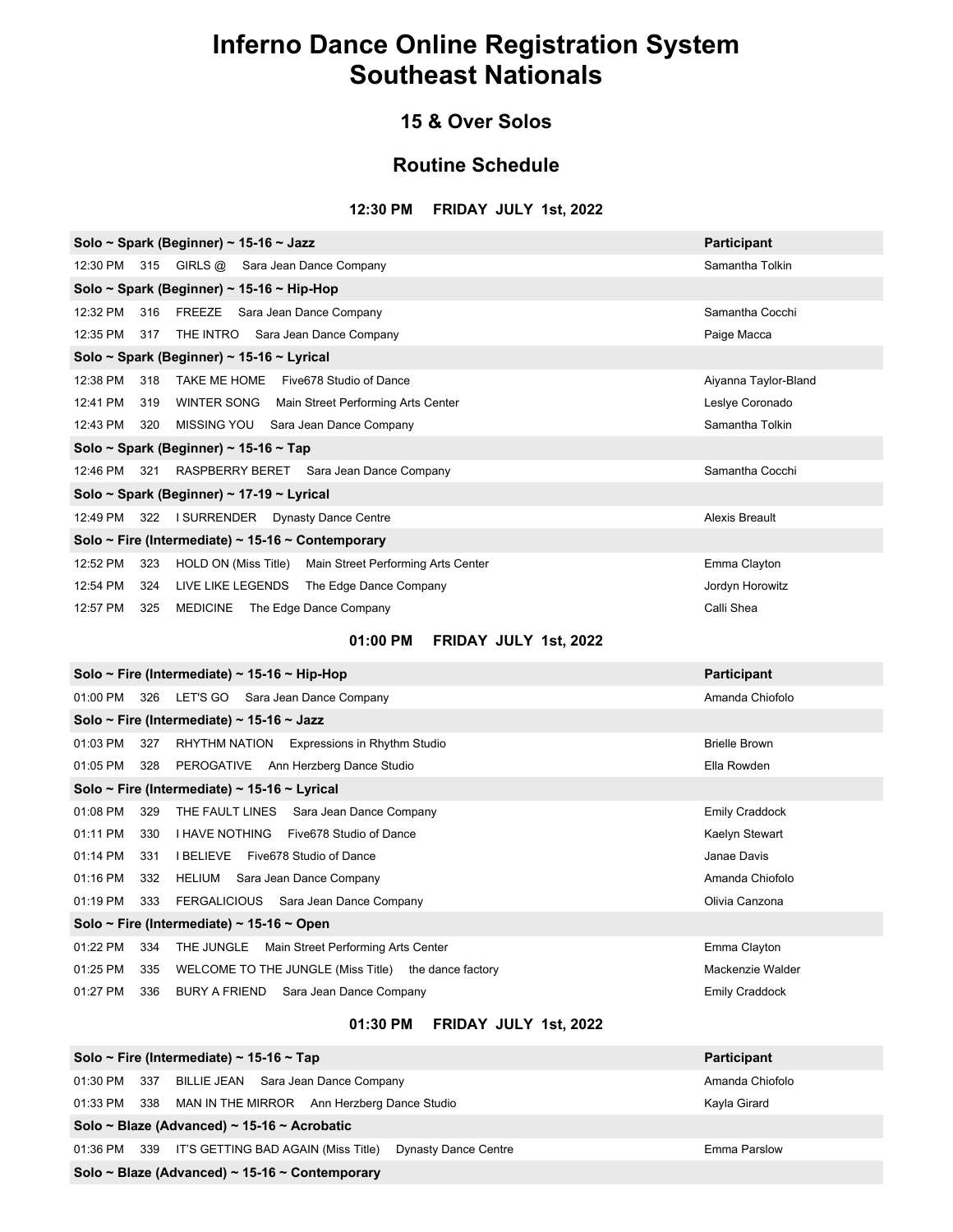| 01:38 PM 340                           |     | HEAVY (Miss Title) FIERCE Dance Company          | Sawyer Olson          |  |
|----------------------------------------|-----|--------------------------------------------------|-----------------------|--|
| 01:41 PM                               | 341 | TILL NOW<br><b>FIERCE Dance Company</b>          | Emily Feezor          |  |
| 01:44 PM                               | 342 | FALL FOR YOU<br><b>FIERCE Dance Company</b>      | Kyla Robinson         |  |
| 01:47 PM                               | 343 | LOVE LOST (Miss Title) Dance Academy West        | <b>Taylor Gammill</b> |  |
| 01:49 PM                               | 344 | <b>FIERCE Dance Company</b><br>REMAIN            | Ava Rickard           |  |
| 01:52 PM                               | 345 | <b>HER</b><br>Dance Academy West                 | Leah Royal            |  |
| Solo ~ Blaze (Advanced) ~ 15-16 ~ Jazz |     |                                                  |                       |  |
| $01:55$ PM                             | 346 | FEVER<br><b>FIERCE Dance Company</b>             | Ayanna Frizzell       |  |
| 01:58 PM                               | 347 | WHOLE LOTTA WOMAN<br><b>FIERCE Dance Company</b> | Sawyer Olson          |  |

### **02:00 PM FRIDAY JULY 1st, 2022**

| Solo ~ Blaze (Advanced) ~ 15-16 ~ Open<br><b>Participant</b>                    |                         |  |  |  |  |
|---------------------------------------------------------------------------------|-------------------------|--|--|--|--|
| 02:00 PM 348 SURVIVAL The Edge Dance Company                                    | Lauren Dunnigan         |  |  |  |  |
| Solo ~ Blaze (Advanced) ~ 15-16 ~ Jazz                                          |                         |  |  |  |  |
| 349 RIOT RHYTHM FIERCE Dance Company<br>02:03 PM                                | <b>Emily Feezor</b>     |  |  |  |  |
| Solo ~ Blaze (Advanced) ~ 15-16 ~ Lyrical                                       |                         |  |  |  |  |
| SORROW<br><b>Dynasty Dance Centre</b><br>02:06 PM<br>350                        | Emma Parslow            |  |  |  |  |
| 02:09 PM<br>ANGEL BY THE WINGS FIERCE Dance Company<br>351                      | Ayanna Frizzell         |  |  |  |  |
| Solo ~ Spark (Beginner) ~ 17-19 ~ Contemporary                                  |                         |  |  |  |  |
| IF TOMORROW STARTS WITHOUT ME<br><b>Dynasty Dance Centre</b><br>02:11 PM<br>352 | Alexis Breault          |  |  |  |  |
| Solo ~ Blaze (Advanced) ~ 15-16 ~ Open                                          |                         |  |  |  |  |
| I JUST DIED I'N YOUR ARMS TONIGHT<br>02:14 PM<br>The Edge Dance Company<br>353  | Gianna Wallace          |  |  |  |  |
| 02:17 PM<br>SOUND OF WAR The Edge Dance Company<br>354                          | Lauren Dunnigan         |  |  |  |  |
| Solo ~ Fire (Intermediate) ~ 17-19 ~ Contemporary                               |                         |  |  |  |  |
| FORGET ABOUT US Sara Jean Dance Company<br>02:20 PM<br>355                      | <b>Emily Martinsen</b>  |  |  |  |  |
| 02:22 PM<br>LISTEN<br>The Edge Dance Company<br>356                             | Kayley Alvelo           |  |  |  |  |
| 02:25 PM<br>I'M TIRED<br>357<br>The Edge Dance Company                          | Michelle Cho            |  |  |  |  |
| THE LORD IS COMING Five678 Studio of Dance<br>02:28 PM<br>358                   | Shantel Anderson-Parker |  |  |  |  |

### **02:30 PM FRIDAY JULY 1st, 2022**

| Solo ~ Fire (Intermediate) ~ 17-19 ~ Lyrical                              | <b>Participant</b>     |  |  |  |
|---------------------------------------------------------------------------|------------------------|--|--|--|
| TWO OF US Sara Jean Dance Company<br>02:31 PM<br>359                      | Michaela Cocchi        |  |  |  |
| Solo ~ Fire (Intermediate) ~ 17-19 ~ Hip-Hop                              |                        |  |  |  |
| DIOR The Edge Dance Company<br>02:33 PM<br>360                            | Sophia Gamgort         |  |  |  |
| Solo ~ Fire (Intermediate) ~ 17-19 ~ Lyrical                              |                        |  |  |  |
| LOVE ME WRONG Sara Jean Dance Company<br>02:36 PM<br>361                  | <b>Emily Martinsen</b> |  |  |  |
| MIDDLE OF LOVE Main Street Performing Arts Center<br>02:39 PM<br>362      | Victoria Jones         |  |  |  |
| 02:42 PM<br>KIRSTEN SOLO<br>The Edge Dance Company<br>363                 | Kirsten Scro           |  |  |  |
| Solo ~ Fire (Intermediate) ~ 17-19 ~ Jazz                                 |                        |  |  |  |
| BORN THIS WAY<br>02:44 PM<br>364<br>Main Street Performing Arts Center    | Madison Brady          |  |  |  |
| GOT IT (Miss Title) Main Street Performing Arts Center<br>02:47 PM<br>365 | Jayle Whitebear        |  |  |  |
| Solo ~ Fire (Intermediate) ~ 17-19 ~ Musical Theatre                      |                        |  |  |  |
| 02:50 PM<br>MEIN HEIRR Sara Jean Dance Company<br>366                     | Michaela Cocchi        |  |  |  |
| Solo ~ Blaze (Advanced) ~ 17-19 ~ Contemporary                            |                        |  |  |  |
| 02:53 PM<br><b>DYNAMIC DYNASTY</b><br>367<br>Dance Academy West           | Sydney Walker          |  |  |  |
| 02:55 PM<br>COMING DOWN (Miss Title) Movement Arts Collective<br>368      | Meghan Dawnkaski       |  |  |  |
| <b>BEDROOM CEILING</b><br>02:58 PM<br><b>FIERCE Dance Company</b><br>369  | Cambrey Scherer        |  |  |  |
|                                                                           |                        |  |  |  |

### **03:00 PM FRIDAY JULY 1st, 2022**

|  | 03:01 PM 370 A PLACE LIKE NO OTHER (Miss Title) Movement Arts Collective | Emma Ricotta |
|--|--------------------------------------------------------------------------|--------------|
|  | 03:04 PM 371 FAME FIERCE Dance Company                                   | Hayley Hauch |

Emma Ricotta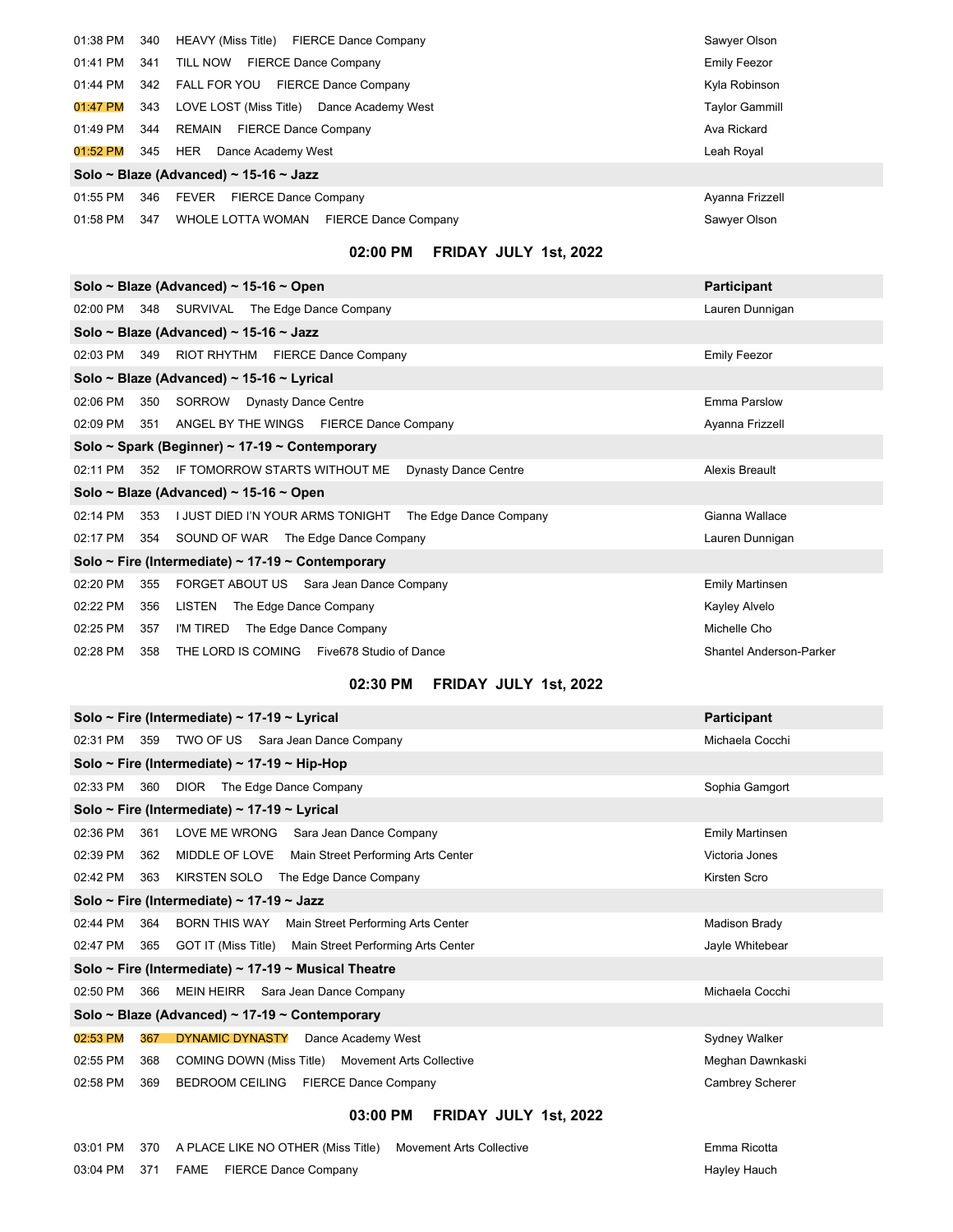| 03:06 PM   | 372 | SOME LIGHT<br>Movement Arts Collective               | Grace Farrell       |
|------------|-----|------------------------------------------------------|---------------------|
| 03:09 PM   | 373 | HOTEL CALIFORNIA<br><b>FIERCE Dance Company</b>      | <b>Hayley Perez</b> |
| 03:12 PM   | 374 | Dance Academy West<br><b>BIRD GIRL</b>               | Malina Proctor      |
| $03:15$ PM | 375 | PERMANENT REVERIE<br><b>Movement Arts Collective</b> | Ibelle Madera       |
| 03:17 PM   | 376 | The Edge Dance Company<br><b>HALF LIGHT</b>          | Adriana Vetcha      |
| 03:20 PM   | 377 | <b>CARRY YOU</b><br>Movement Arts Collective         | Nicole Hanlon       |
| 03:23 PM   | 378 | Dance Academy West<br>PARASYTE                       | Alyssa Royal        |
| 03:26 PM   | 379 | <b>BIRD SET FREE</b><br>Sara Jean Dance Company      | Carly Herbert       |
| 03:28 PM   | 380 | <b>FIERCE Dance Company</b><br>RUNNIN TO ME          | Tiana Mcquillen     |

### **03:30 PM FRIDAY JULY 1st, 2022**

| 03:31 PM                              |                                                   | 381 HOPELESS WANDERER Sara Jean Dance Company                   | Sarah Gerdvil      |  |  |
|---------------------------------------|---------------------------------------------------|-----------------------------------------------------------------|--------------------|--|--|
|                                       |                                                   | Solo ~ Blaze (Advanced) ~ 17-19 ~ Hip-Hop                       | <b>Participant</b> |  |  |
| 03:34 PM                              |                                                   | 382 SQUID GAME FIERCE Dance Company                             | Cambrey Scherer    |  |  |
|                                       |                                                   | Solo ~ Blaze (Advanced) ~ 17-19 ~ Jazz                          |                    |  |  |
| 03:37 PM                              | 383                                               | TAKE ON ME FIERCE Dance Company                                 | Hayley Hauch       |  |  |
| 03:39 PM                              | 384                                               | OOPS I DID IT AGAIN FIERCE Dance Company                        | Aubrey Byerly      |  |  |
|                                       |                                                   | Solo ~ Blaze (Advanced) ~ 17-19 ~ Lyrical                       |                    |  |  |
| 03:42 PM                              | 385                                               | END OF LOVE The Edge Dance Company                              | Alexandra Biondo   |  |  |
| 03:45 PM                              | 386                                               | LOST WITHOUT YOU The Edge Dance Company                         | Carlie Weinrich    |  |  |
| 03:48 PM                              | 387                                               | I'M NOT GOING Five678 Studio of Dance                           | Kya Hector         |  |  |
|                                       | Solo ~ Blaze (Advanced) ~ 17-19 ~ Musical Theatre |                                                                 |                    |  |  |
| 03:50 PM                              | 388                                               | I'VE GOT RHYTHM (Miss Title) Main Street Performing Arts Center | Victoria Jones     |  |  |
|                                       | Solo ~ Blaze (Advanced) ~ 17-19 ~ Open            |                                                                 |                    |  |  |
| 03:53 PM                              | 389                                               | TBD<br><b>Movement Arts Collective</b>                          | Emma Ricotta       |  |  |
| 03:56 PM                              | 390                                               | COSMIC LOVE Sara Jean Dance Company                             | Carly Herbert      |  |  |
| Solo ~ Blaze (Advanced) ~ 17-19 ~ Tap |                                                   |                                                                 |                    |  |  |
| 03:59 PM                              | 391                                               | MAYBE<br>Movement Arts Collective                               | Meghan Dawnkaski   |  |  |

### **04:00 PM FRIDAY JULY 1st, 2022**

| Solo ~ Ember (Accessible) ~ 17-19 ~ Character    |     | <b>Participant</b> |                                                          |                        |  |
|--------------------------------------------------|-----|--------------------|----------------------------------------------------------|------------------------|--|
|                                                  |     |                    | 04:01 PM 392 CHAMPION Main Street Performing Arts Center | Samantha Cameron       |  |
| Solo ~ Fire (Intermediate) ~ 20 & Older ~ Tap    |     |                    |                                                          |                        |  |
|                                                  |     |                    | 04:04 PM 393 WHEN I'M GONE FIERCE Dance Company          | Victoria Alderman      |  |
| Solo ~ Ember (Accessible) ~ 20 & Older ~ Lyrical |     |                    |                                                          |                        |  |
| 04:07 PM                                         | 394 |                    | ONE MORE DAY Main Street Performing Arts Center          | <b>Candice Sanders</b> |  |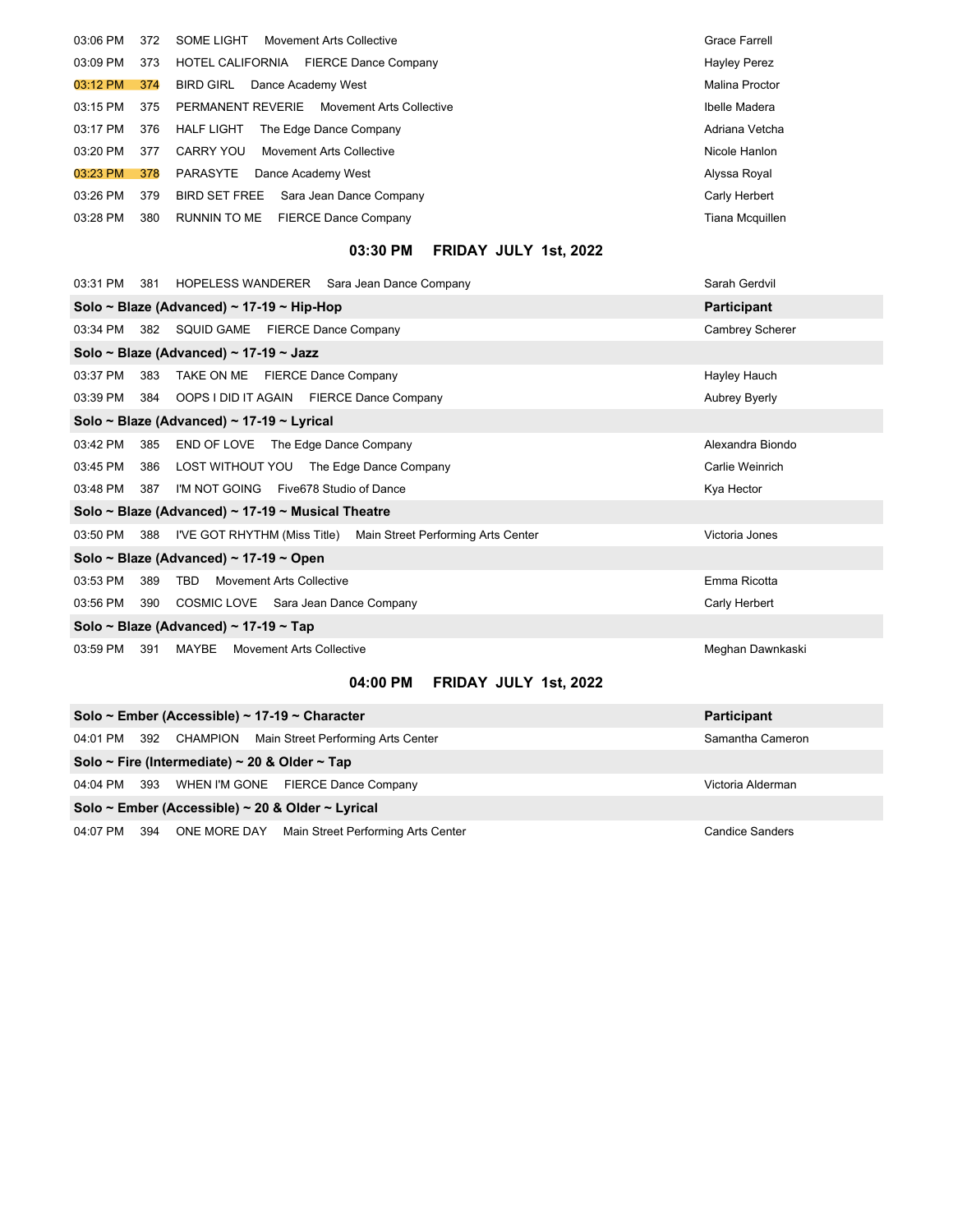### **12 & Over Duo/Trios**

### **Routine Schedule**

#### **09:00 AM SATURDAY JULY 2nd, 2022**

| Duo/Trio ~ Spark (Beginner) ~ 12-14 ~ Jazz                       | <b>Participant</b>                                   |
|------------------------------------------------------------------|------------------------------------------------------|
| 09:00 AM 395 PLEASURE PRINCIPLE Five678 Studio of Dance          | Aiyanna Taylor-Bland, Kaelyn Stewart, Mikaylah Poole |
| Duo/Trio ~ Spark (Beginner) ~ 15-16 ~ Hip-Hop                    |                                                      |
| 09:03 AM<br>396 YEAH! Sara Jean Dance Company                    | Bailey Cocchi, Michaela Cocchi                       |
| Duo/Trio ~ Fire (Intermediate) ~ 12-14 ~ Contemporary            |                                                      |
| 09:06 AM 397 SHADOWS The Vault Dance Company                     | Isabella Jaramillo, Madison Pardo                    |
| Duo/Trio ~ Fire (Intermediate) ~ 15-16 ~ Lyrical                 |                                                      |
| 09:09 AM 398 UNCONSCIOUS Sara Jean Dance Company                 | Amanda Chiofolo, Emily Martinsen                     |
| Duo/Trio ~ Fire (Intermediate) ~ 12-14 ~ Jazz                    |                                                      |
| EMERGENCY Ann Herzberg Dance Studio<br>09:12 AM<br>399           | Elizia Enciso, Lola Horonzy                          |
| 09:15 AM 400 RUMOR The Vault Dance Company                       | Gabriella Morales, Rebecca Henry                     |
| Duo/Trio ~ Spark (Beginner) ~ 12-14 ~ Musical Theatre            |                                                      |
| END OF THE LINE Sara Jean Dance Company<br>09:18 AM 401          | Bailey Cocchi, Samantha Cocchi                       |
| Duo/Trio ~ Fire (Intermediate) ~ 12-14 ~ Lyrical                 |                                                      |
| 402 KEEP YOU SAFE Dance Academy West<br>09:21 AM                 | Bella Ayala, Sunny Lin                               |
| Duo/Trio ~ Fire (Intermediate) ~ 12-14 ~ Musical Theatre         |                                                      |
| 09:24 AM<br>403 RAZZLE DAZZLE The Vault Dance Company            | Anna C Calderin, Ella Roiz                           |
| 09:27 AM<br>THE SCHUYLER SISTERS Lisa Allen's Dance Works<br>404 | Brianna Gaddy, Elsie Weaver, Windsor Lane Weaver     |

### **09:30 AM SATURDAY JULY 2nd, 2022**

| Duo/Trio ~ Spark (Beginner) ~ 12-14 ~ Musical Theatre            | <b>Participant</b>                               |  |  |  |
|------------------------------------------------------------------|--------------------------------------------------|--|--|--|
| 09:30 AM 405 DADDY KNOWS BEST Main Street Performing Arts Center | Kennedy Bennett, Nora Rucker                     |  |  |  |
| Duo/Trio ~ Fire (Intermediate) ~ 12-14 ~ Contemporary            |                                                  |  |  |  |
| 09:33 AM 406 CAVES The Vault Dance Company                       | Gabriella Morales, Kylee Leal                    |  |  |  |
| Solo ~ Fire (Intermediate) ~ 12-14 ~ Open                        |                                                  |  |  |  |
| 09:36 AM 407 DEM BEATS Ann Herzberg Dance Studio                 | Elizia Enciso                                    |  |  |  |
| Duo/Trio ~ Fire (Intermediate) ~ 12-14 ~ Open                    |                                                  |  |  |  |
| 09:38 AM 408 TBA the dance factory                               | Mackenzie Walder, Makaylah Hopkins               |  |  |  |
| Duo/Trio ~ Blaze (Advanced) ~ 12-14 ~ Contemporary               |                                                  |  |  |  |
| 09:41 AM 409 I LOST A FRIEND FIERCE Dance Company                | Mylie Mccormack, Sawyer Olson                    |  |  |  |
| Duo/Trio ~ Spark (Beginner) ~ 12-14 ~ Jazz                       |                                                  |  |  |  |
| 09:44 AM 410 ACCESSORY Sara Jean Dance Company                   | Abigail Pennino, Bailey Cocchi, Katelyn Humiecki |  |  |  |
| Duo/Trio ~ Spark (Beginner) ~ 15-16 ~ Musical Theatre            |                                                  |  |  |  |
| 09:47 AM 411 WHAT IS THIS FEELING Sara Jean Dance Company        | Michaela Cocchi, Samantha Cocchi                 |  |  |  |
| Duo/Trio ~ Spark (Beginner) ~ 15-16 ~ Hip-Hop                    |                                                  |  |  |  |
| 09:50 AM 412 NICK Sara Jean Dance Company                        | Paige Macca, Samantha Tolkin                     |  |  |  |
| Duo/Trio ~ Fire (Intermediate) ~ 15-16 ~ Contemporary            |                                                  |  |  |  |
| 09:53 AM 413 SOUND OF SILENCE Dynasty Dance Centre               | Alexis Breault, Emma Parslow                     |  |  |  |
| 09:56 AM 414 HARD SOMETIMES The Edge Dance Company               | Jordana Fergang, Kaylee Robator, Sofia Covello   |  |  |  |
| 09:59 AM<br>415 ROLLIN IN THE DEEP Ann Herzberg Dance Studio     | Carlee Crawford, Danielle Lacross                |  |  |  |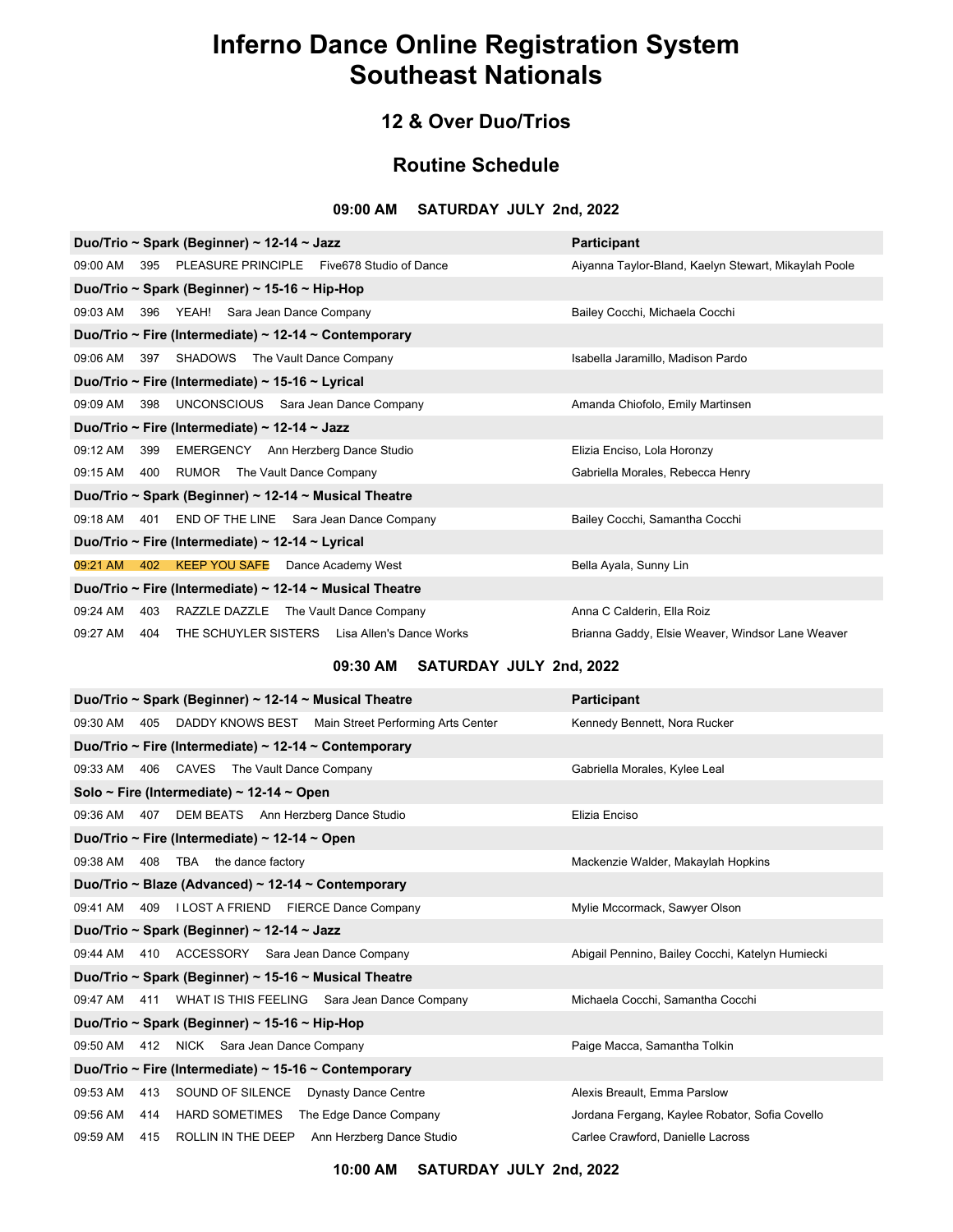|                                                    |                                                    | Duo/Trio ~ Blaze (Advanced) ~ 15-16 ~ Contemporary        | <b>Participant</b>                              |  |  |
|----------------------------------------------------|----------------------------------------------------|-----------------------------------------------------------|-------------------------------------------------|--|--|
|                                                    |                                                    | 10:02 AM 416 ALEX AND ANG The Edge Dance Company          | Alexandra Biondo, Angelina Biondo               |  |  |
|                                                    |                                                    | Duo/Trio ~ Spark (Beginner) ~ 15-16 ~ Lyrical             |                                                 |  |  |
| 10:05 AM 417                                       |                                                    | ALWAYS REMEBER US THIS WAY<br>Sara Jean Dance Company     | Bailey Cocchi, Michaela Cocchi, Samantha Cocchi |  |  |
|                                                    |                                                    | Duo/Trio ~ Fire (Intermediate) ~ 15-16 ~ Jazz             |                                                 |  |  |
|                                                    |                                                    | 10:08 AM 418 BURLESQUE Main Street Performing Arts Center | Emma Clayton, Jayle Whitebear                   |  |  |
|                                                    |                                                    | Duo/Trio ~ Fire (Intermediate) ~ 15-16 ~ Lyrical          |                                                 |  |  |
| 10:11 AM                                           | 419                                                | CLOSURE Dynasty Dance Centre                              | Alexis Breault, Emma Parslow                    |  |  |
| 10:14 AM                                           | 420                                                | ALL AGAIN The Edge Dance Company                          | Jordyn Horowitz, Liliana Cacciola               |  |  |
| 10:17 AM                                           | 421                                                | IN THE SILENCE Sara Jean Dance Company                    | Emily Martinsen, Olivia Canzona                 |  |  |
| 10:20 AM                                           |                                                    | 422 I CAN'T DO IT ALONE Sara Jean Dance Company           | Michaela Cocchi, Samantha Cocchi                |  |  |
| Duo/Trio ~ Spark (Beginner) ~ 12-14 ~ Contemporary |                                                    |                                                           |                                                 |  |  |
|                                                    |                                                    | 10:23 AM 423 I FOUND Sara Jean Dance Company              | Bailey Cocchi, Katelyn Humiecki                 |  |  |
| Duo/Trio ~ Fire (Intermediate) ~ 15-16 ~ Open      |                                                    |                                                           |                                                 |  |  |
| 10:26 AM 424                                       |                                                    | DUM DIDDY Five 678 Studio of Dance                        | Janae Davis, Kya Hector                         |  |  |
|                                                    | Duo/Trio ~ Blaze (Advanced) ~ 17-19 ~ Contemporary |                                                           |                                                 |  |  |
| $10:29$ AM                                         | 425                                                | BOXER OR THE BAG Movement Arts Collective                 | Emma Ricotta, Meghan Dawnkaski                  |  |  |

### **10:30 AM SATURDAY JULY 2nd, 2022**

| Duo/Trio ~ Blaze (Advanced) ~ 15-16 ~ Open                                    | <b>Participant</b>                                |  |  |  |  |
|-------------------------------------------------------------------------------|---------------------------------------------------|--|--|--|--|
| 10:32 AM<br>426<br>READY OR NOT The Edge Dance Company                        | Alexandra Biondo, Lauren Dunnigan                 |  |  |  |  |
| HEART CRY FIERCE Dance Company<br>10:35 AM<br>427                             | Ayanna Frizzell, Hayley Hauch                     |  |  |  |  |
| Duo/Trio ~ Spark (Beginner) ~ 12-14 ~ Tap                                     |                                                   |  |  |  |  |
| I WISH<br>Sara Jean Dance Company<br>10:38 AM<br>428                          | Bailey Cocchi, Daisy Garcia                       |  |  |  |  |
| Duo/Trio ~ Fire (Intermediate) ~ 15-16 ~ Contemporary                         |                                                   |  |  |  |  |
| 429 FALLING Sara Jean Dance Company<br>10:41 AM                               | Amanda Chiofolo, Emily Martinsen, Olivia Canzona  |  |  |  |  |
| Duo/Trio ~ Blaze (Advanced) ~ 15-16 ~ Lyrical                                 |                                                   |  |  |  |  |
| THE FACE FIERCE Dance Company<br>10:44 AM<br>430                              | Jrew Maldonado, Tiana Mcquillen                   |  |  |  |  |
| LOST WITHOUT YOU FIERCE Dance Company<br>10:47 AM<br>431                      | Ava Vadimsky, Kyla Vadimsky                       |  |  |  |  |
| WHEREVER YOU WILL GO The Edge Dance Company<br>10:50 AM<br>432                | Calli Shea, Carlie Weinrich                       |  |  |  |  |
| Duo/Trio ~ Blaze (Advanced) ~ 17-19 ~ Contemporary                            |                                                   |  |  |  |  |
| TAKE IT FROM AN OLD MAN<br>10:53 AM<br><b>Movement Arts Collective</b><br>433 | Emma Ricotta, Ibelle Madera, Meghan Dawnkaski     |  |  |  |  |
| Duo/Trio ~ Blaze (Advanced) ~ 15-16 ~ Contemporary                            |                                                   |  |  |  |  |
| BENEDICTION<br>10:56 AM<br><b>Dynasty Dance Centre</b><br>434                 | Cam Turgeon, Emma Parslow                         |  |  |  |  |
| <b>ISLANDS</b><br>10:59 AM<br>435<br>The Edge Dance Company                   | Alexandra Biondo, Gianna Wallace, Lauren Dunnigan |  |  |  |  |
|                                                                               |                                                   |  |  |  |  |

### **11:00 AM SATURDAY JULY 2nd, 2022**

|            |     | Duo/Trio ~ Fire (Intermediate) ~ 17-19 ~ Open      | <b>Participant</b>                            |
|------------|-----|----------------------------------------------------|-----------------------------------------------|
| 11:02 AM   | 436 | NO AIR<br>Five678 Studio of Dance                  | Kya Hector, Shantel Anderson-Parker           |
|            |     | Duo/Trio ~ Blaze (Advanced) ~ 17-19 ~ Contemporary |                                               |
| 11:05 AM   | 437 | BLACK FLIES<br>Movement Arts Collective            | Grace Farrell, Nicole Hanlon                  |
| 11:08 AM   | 438 | Sara Jean Dance Company<br>SOMEONE TO STAY         | Carly Herbert, Sarah Gerdvil                  |
|            |     | Duo/Trio ~ Blaze (Advanced) ~ 17-19 ~ Tap          |                                               |
| $11:11$ AM | 439 | ALL I ASK<br>Movement Arts Collective              | Emma Ricotta, Ibelle Madera, Meghan Dawnkaski |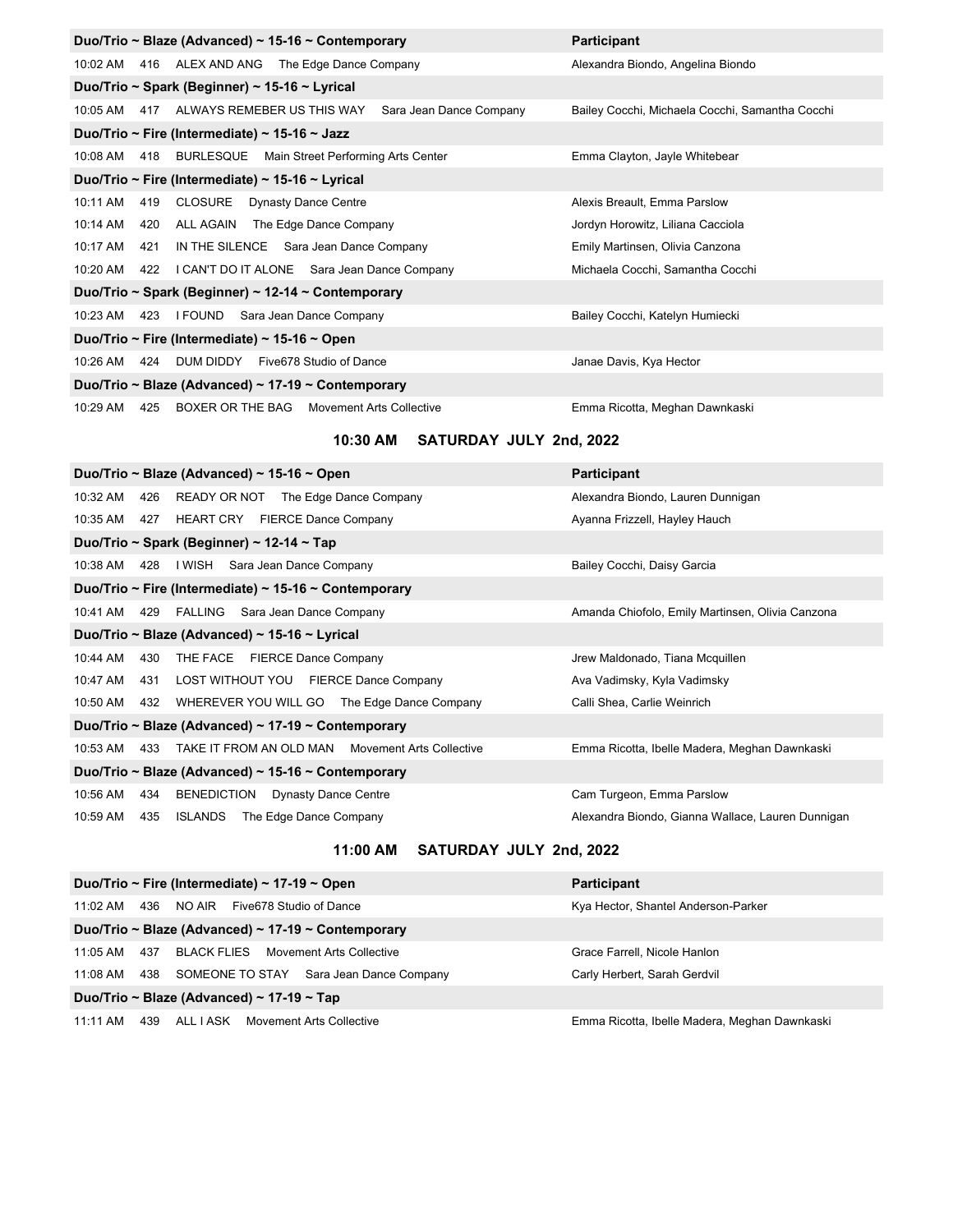### **Fire Groups**

### **Routine Schedule**

#### **12:45 PM SATURDAY JULY 2nd, 2022**

|                                                       |     |                                                  |  | Large Group ~ Fire (Intermediate) ~ $12-14$ ~ Contemporary   | <b>Participant</b>                                                                                                                                                                                                                                                             |
|-------------------------------------------------------|-----|--------------------------------------------------|--|--------------------------------------------------------------|--------------------------------------------------------------------------------------------------------------------------------------------------------------------------------------------------------------------------------------------------------------------------------|
| 12:45 PM                                              | 440 | <b>BRUISES</b>                                   |  | The Vault Dance Company                                      | Alyssa Gomez, Anna C Calderin, Beatrice Gonzalez, Carolina Alfonso, Ella<br>Roiz, Gabriella Morales, Isabella Jaramillo, Isabella Rodriguez, Isabelle Ruiz,<br>Katerina Smuglovsky, Kylee Leal, Madison Pardo, Melanie Medina, Rebecca<br>Henry, Samantha Prats, Sophia Valdes |
|                                                       |     | Small Group ~ Fire (Intermediate) ~ 12-14 ~ Jazz |  |                                                              |                                                                                                                                                                                                                                                                                |
| 12:49 PM                                              | 441 | POST THAT                                        |  | Five678 Studio of Dance                                      | Abigail Smith, Addison Mitchiner, Aiyanna Taylor-Bland, Aliya Diggs, Mikaylah<br>Poole, Niaira Brooks                                                                                                                                                                          |
|                                                       |     |                                                  |  | Small Group ~ Fire (Intermediate) ~ 15-16 ~ Hip-Hop          |                                                                                                                                                                                                                                                                                |
| 12:52 PM                                              | 442 |                                                  |  | SHELL SHOCK Sara Jean Dance Company                          | Amanda Chiofolo, Daphne Smith, Emily Craddock, Emily Martinsen, Michaela<br>Cocchi, Olivia Canzona, Paige Macca, Samantha Tolkin, Skylar Daneau                                                                                                                                |
|                                                       |     |                                                  |  | Small Group ~ Fire (Intermediate) ~ 7-8 ~ Musical Theatre    |                                                                                                                                                                                                                                                                                |
| 12:55 PM                                              | 443 | <b>GREASE LIGHTNING</b>                          |  | The Vault Dance Company                                      | Andie Alfaro, Carolina Ojeda, Hanna Terrades, Jenna Cervera, Milena<br>Sandoval, Sabrina Escarda, Summer Bishop                                                                                                                                                                |
| Small Group ~ Fire (Intermediate) ~ 15-16 ~ Acrobatic |     |                                                  |  |                                                              |                                                                                                                                                                                                                                                                                |
| 12:58 PM                                              | 444 | <b>AWAKENINGS</b>                                |  | The Edge Dance Company                                       | Alexandra Biondo, Calli Shea, Carlie Weinrich, Gianna Wallace, Jenny Kawash,<br>Lauren Dunnigan, Michelle Cho                                                                                                                                                                  |
|                                                       |     |                                                  |  | Mini-Musical ~ Fire (Intermediate) ~ 15-16 ~ Musical Theatre |                                                                                                                                                                                                                                                                                |
| 01:01 PM                                              | 445 | <b>NEWSIES</b>                                   |  | Ann Herzberg Dance Studio                                    | Alanna Bull, Brielle Dickens, Carina Quirin, Carlee Crawford, Danielle Lacross,<br>Elizia Enciso, Ella Krieger, Ella Rowden, Emily Naylor, Hailey Godi, Jessie<br>Arthurton, Kayla Girard, Lola Horonzy, Lynnea Arthurton                                                      |
| Large Group ~ Fire (Intermediate) ~ 9-11 ~ Lyrical    |     |                                                  |  |                                                              |                                                                                                                                                                                                                                                                                |
| 01:09 PM                                              | 446 | UNTIL I THINK OF YOU                             |  | Five678 Studio of Dance                                      | Aniyah Bland, Bri'el Lee, Dakota Alvarado, Jaila Johnson, Jaz'lynn Chandler,<br>Jonniya Miller, Laila Taylor, Natalee Walker, Riley Duncan, Vanessa Poole                                                                                                                      |
| 01:13 PM                                              | 447 | <b>ACROSS THE SEA</b>                            |  | Dance Academy West                                           | Allie Grace Ashlock, Bella Ayala, Bella Rosado, Hazel Gaddy, Kennedy<br>Stallings, Kennedy Walters, Kyah Leason, Leti Harrison, Peyton Shealey,<br>Sunny Lin                                                                                                                   |

#### **01:15 PM SATURDAY JULY 2nd, 2022**

|                                                     |     | Production ~ Fire (Intermediate) ~ 9-11 ~ Jazz |                   |                                                            | <b>Participant</b>                                                                                                                                                                                                                                                                                                                                                                                                                                                         |
|-----------------------------------------------------|-----|------------------------------------------------|-------------------|------------------------------------------------------------|----------------------------------------------------------------------------------------------------------------------------------------------------------------------------------------------------------------------------------------------------------------------------------------------------------------------------------------------------------------------------------------------------------------------------------------------------------------------------|
| 01:17 PM                                            | 448 | <b>DISCO NIGHTS</b>                            |                   | The Vault Dance Company                                    | Alyssa Gomez, Andie Alfaro, Anna C Calderin, Ariana Aragon, Ava Viego,<br>Beatrice Gonzalez, Bella Sandoval, Carolina Alfonso, Carolina Ojeda, Ella Roiz,<br>Gabriella Morales, Hanna Terrades, Isabella Jaramillo, Isabella Rodriguez,<br>Isabelle Ruiz, Jenna Cervera, Katerina Smuglovsky, Kylee Leal, Madison Coile,<br>Madison Pardo, Melanie Medina, Milena Sandoval, Rebecca Henry, Sabrina<br>Escarda, Samantha Prats, Sofia Jimenez, Sophia Valdes, Summer Bishop |
|                                                     |     |                                                |                   | Small Group ~ Fire (Intermediate) ~ $12-14$ ~ Contemporary |                                                                                                                                                                                                                                                                                                                                                                                                                                                                            |
| 01:27 PM                                            | 449 | AMEN                                           | the dance factory |                                                            | Gia Delgado, Haylie Mondragon, Jayla Elkins, Layla Massetti, Lyla Bihn,<br>Mackenzie Walder, Makaylah Hopkins, Riley Stout, Zoey Massetti                                                                                                                                                                                                                                                                                                                                  |
| 01:30 PM                                            | 450 | <b>ENDING</b>                                  |                   | <b>FIERCE Dance Company</b>                                | Ava Rickard, Jaeden Straughan, Jrew Maldonado, Kori Freeman, Mackenzie<br>Krinop, Molly Ryan, Morgan Wilson, Olivia Jacobs                                                                                                                                                                                                                                                                                                                                                 |
|                                                     |     |                                                |                   | Small Group ~ Fire (Intermediate) ~ 12-14 ~ Hip-Hop        |                                                                                                                                                                                                                                                                                                                                                                                                                                                                            |
| 01:33 PM<br>Center                                  | 451 | PLEASE STAND UP                                |                   | Main Street Performing Arts                                | Annabella Geels, Ariadne Coronado, Emma Clayton, Grace Walton, Jayle<br>Whitebear, Nora Rucker, Savannah Vasquez, Victoria Jones                                                                                                                                                                                                                                                                                                                                           |
| Large Group ~ Fire (Intermediate) ~ 15-16 ~ Hip-Hop |     |                                                |                   |                                                            |                                                                                                                                                                                                                                                                                                                                                                                                                                                                            |
| 01:36 PM                                            | 452 | MANOLO                                         |                   | The Edge Dance Company                                     | Adriana Vetcha, Alexandra Biondo, Angelina Biondo, Ashley Pigg, Calli Shea,<br>Carlie Weinrich, Jordana Fergang, Jordyn Horowitz, Kaylee Robator, Kayley<br>Alvelo, Kirsten Scro, Lauren Dunnigan, Liliana Cacciola, Michelle Cho, Sofia<br>Covello, Sophia Gamgort, Sophia Taylor                                                                                                                                                                                         |

**Large Group ~ Fire (Intermediate) ~ 9-11 ~ Musical Theatre**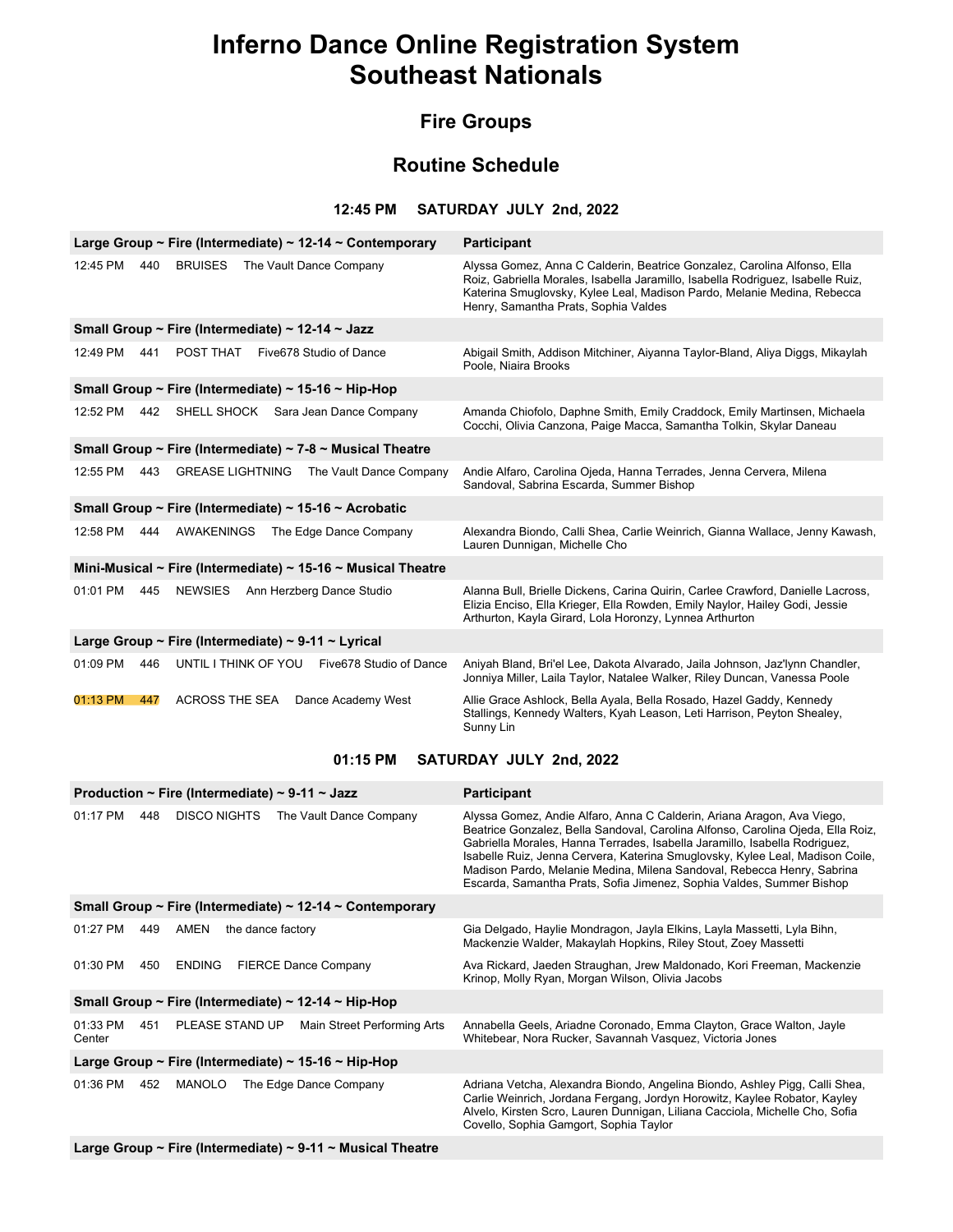**Large Group ~ Fire (Intermediate) ~ 9-11 ~ Hip-Hop**

01:44 PM 454 ATL Five678 Studio of Dance

01:40 PM 453 TAKE ME TO HEAVEN Dance Academy West Allie Grace Ashlock, Bella Ayala, Bella Rosado, Hazel Gaddy, Kennedy Stallings, Kennedy Walters, Kyah Leason, Leti Harrison, Peyton Shealey, Sunny Lin

| Aaliyah Wilson, Addison Stewart, Aniyah Bland, Bri'el Lee, Chloe Moore,          |
|----------------------------------------------------------------------------------|
| Dakota Alvarado, Jaila Johnson, Jaz'lynn Chandler, Jonniya Miller, Laila Taylor, |
| Natalee Walker, Riley Duncan, Sophia Mason, Sydney Medley, Vanessa Poole         |

#### **01:45 PM SATURDAY JULY 2nd, 2022**

| 01:48 PM | 455 | LOCA<br>The Edge Dance Company                           | Anamika Singh, Ava Ritz, Ciara Perruzzi, Francesca Tiziani, Gabby Chorba,<br>Isabella Grieco, Katelyn Magee, Kendall Mcgorty, Madison Ottens, Margaret<br>Meleski, Peyton Robator, Sienna Wallace, Talia Barratin                    |
|----------|-----|----------------------------------------------------------|--------------------------------------------------------------------------------------------------------------------------------------------------------------------------------------------------------------------------------------|
|          |     | Large Group ~ Fire (Intermediate) ~ 9-11 ~ Acrobatic     | <b>Participant</b>                                                                                                                                                                                                                   |
| 01:52 PM | 456 | <b>TIGHTROPE</b><br>The Vault Dance Company              | Alyssa Gomez, Andie Alfaro, Bella Sandoval, Carolina Alfonso, Carolina Ojeda,<br>Hanna Terrades, Isabelle Ruiz, Jenna Cervera, Katerina Smuglovsky, Melanie<br>Medina, Sabrina Escarda, Samantha Prats, Sophia Valdes, Summer Bishop |
|          |     | Small Group ~ Fire (Intermediate) ~ 15-16 ~ Contemporary |                                                                                                                                                                                                                                      |
| 01:56 PM | 457 | <b>RED</b><br>The Edge Dance Company                     | Angelina Biondo, Calli Shea, Kayley Alvelo, Kirsten Scro, Michelle Cho, Sophia<br>Gamgort                                                                                                                                            |
| 01:59 PM | 458 | <b>DEEP END</b><br>The Edge Dance Company                | Ashley Pigg, Jordana Fergang, Jordyn Horowitz, Kaylee Robator, Liliana<br>Cacciola, Sofia Covello, Sophia Taylor                                                                                                                     |
| 02:02 PM | 459 | <b>FIX ME</b><br>Five678 Studio of Dance                 | Amani-Marie Stewart, Janae Davis, Kya Hector, Shantel Anderson-Parker                                                                                                                                                                |
| 02:05 PM | 460 | PAINT IT BLACK Sara Jean Dance Company                   | Amanda Chiofolo, Daphne Smith, Emily Craddock, Emily Martinsen, Michaela<br>Cocchi, Samantha Tolkin, Skylar Daneau                                                                                                                   |
|          |     | Small Group ~ Fire (Intermediate) ~ 9-11 ~ Jazz          |                                                                                                                                                                                                                                      |
| 02:08 PM | 461 | LET'S HAVE A KIKI<br>Five678 Studio of Dance             | Dakota Alvarado, Jaila Johnson, Jaz'lynn Chandler, Jonniya Miller, Laila Taylor,<br>Natalee Walker, Riley Duncan                                                                                                                     |
|          |     | Small Group ~ Spark (Beginner) ~ 9-11 ~ Jazz             |                                                                                                                                                                                                                                      |
| 02:11 PM | 462 | <b>BOYS</b><br>Main Street Performing Arts Center        | Alayna Mills, Annabella Geels, Ariadne Coronado, Lexi Selecman, Peyton<br>Johnston                                                                                                                                                   |
|          |     | Small Group ~ Fire (Intermediate) ~ 9-11 ~ Jazz          |                                                                                                                                                                                                                                      |
| 02:14 PM | 463 | <b>DO IT LIKE THIS</b><br>Ann Herzberg Dance Studio      | Brielle Dickens, Elizia Enciso, Ella Krieger, Lola Horonzy                                                                                                                                                                           |

## **02:15 PM SATURDAY JULY 2nd, 2022**

|                                                |                                                       | Small Group ~ Fire (Intermediate) ~ $9-11$ ~ Musical Theatre | <b>Participant</b>                                                                                                                                                                                                                                                                                                                                                                                                                                               |  |  |
|------------------------------------------------|-------------------------------------------------------|--------------------------------------------------------------|------------------------------------------------------------------------------------------------------------------------------------------------------------------------------------------------------------------------------------------------------------------------------------------------------------------------------------------------------------------------------------------------------------------------------------------------------------------|--|--|
| 02:17 PM                                       | 464                                                   | <b>BROTHERHOOD</b><br>The Vault Dance Company                | Alyssa Gomez, Carolina Alfonso, Isabelle Ruiz, Katerina Smuglovsky, Melanie<br>Medina, Samantha Prats, Sophia Valdes                                                                                                                                                                                                                                                                                                                                             |  |  |
|                                                |                                                       | Small Group ~ Fire (Intermediate) ~ 15-16 ~ Jazz             |                                                                                                                                                                                                                                                                                                                                                                                                                                                                  |  |  |
| 02:20 PM                                       | 465                                                   | LET'S GET GLAM<br>Five678 Studio of Dance                    | Amani-Marie Stewart, Janae Davis, Kaelyn Stewart, Kya Hector, Shantel<br>Anderson-Parker                                                                                                                                                                                                                                                                                                                                                                         |  |  |
| 02:23 PM                                       | 466                                                   | Sara Jean Dance Company<br><b>MISBEHAVING</b>                | Amanda Chiofolo, Daphne Smith, Emily Craddock, Emily Martinsen, Michaela<br>Cocchi, Olivia Canzona, Paige Macca, Samantha Tolkin, Skylar Daneau                                                                                                                                                                                                                                                                                                                  |  |  |
|                                                |                                                       | Line ~ Fire (Intermediate) ~ 12-14 ~ Open                    |                                                                                                                                                                                                                                                                                                                                                                                                                                                                  |  |  |
| 02:26 PM                                       | 467                                                   | <b>BRITNEY</b><br>The Edge Dance Company                     | Adriana Vetcha, Alexandra Biondo, Anamika Singh, Angelina Biondo, Ashley<br>Pigg, Ava Ritz, Calli Shea, Carlie Weinrich, Ciara Perruzzi, Gianna Wallace,<br>Jenny Kawash, Jordana Fergang, Jordyn Horowitz, Katelyn Magee, Kaylee<br>Robator, Kayley Alvelo, Kirsten Scro, Lauren Dunnigan, Liliana Cacciola,<br>Madison Ottens, Margaret Meleski, Michelle Cho, Peyton Robator, Sienna<br>Wallace, Sofia Covello, Sophia Gamgort, Sophia Taylor, Talia Barratin |  |  |
| Small Group ~ Fire (Intermediate) ~ 9-11 ~ Tap |                                                       |                                                              |                                                                                                                                                                                                                                                                                                                                                                                                                                                                  |  |  |
| 02:30 PM                                       | 468                                                   | <b>BIG TIME BOPPIN</b><br>Dance Academy West                 | Allie Grace Ashlock, Bella Ayala, Bella Rosado, Hazel Gaddy, Kennedy<br>Walters, Kyah Leason, Peyton Shealey, Sunny Lin                                                                                                                                                                                                                                                                                                                                          |  |  |
|                                                |                                                       | Small Group ~ Fire (Intermediate) ~ 9-11 ~ Lyrical           |                                                                                                                                                                                                                                                                                                                                                                                                                                                                  |  |  |
| 02:33 PM                                       | 469                                                   | PRETTY HURTS<br>the dance factory                            | Graylee Niese, Haylie Mondragon, Henley Manders, Jayla Elkins, Lyla Bihn,<br>Madison Welling, Magnolia Mcdougle, Makaylah Hopkins                                                                                                                                                                                                                                                                                                                                |  |  |
|                                                | Large Group ~ Fire (Intermediate) ~ $12-14$ ~ Hip-Hop |                                                              |                                                                                                                                                                                                                                                                                                                                                                                                                                                                  |  |  |
| 02:36 PM                                       | 470                                                   | YATTA YATTA<br>The Vault Dance Company                       | Anna C Calderin, Beatrice Gonzalez, Carolina Alfonso, Ella Roiz, Gabriella<br>Morales, Isabella Jaramillo, Isabella Rodriguez, Kylee Leal, Madison Pardo,<br>Rebecca Henry                                                                                                                                                                                                                                                                                       |  |  |
| 02:40 PM                                       | 471                                                   | <b>GIMMIE THAT</b><br>Five678 Studio of Dance                | Abigail Smith, Addison Mitchiner, Aiyanna Taylor-Bland, Aliya Diggs, Amani-<br>Marie Stewart, Janae Davis, Kaelyn Stewart, Kya Hector, Mikaylah Poole,<br>Niaira Brooks, Shantel Anderson-Parker                                                                                                                                                                                                                                                                 |  |  |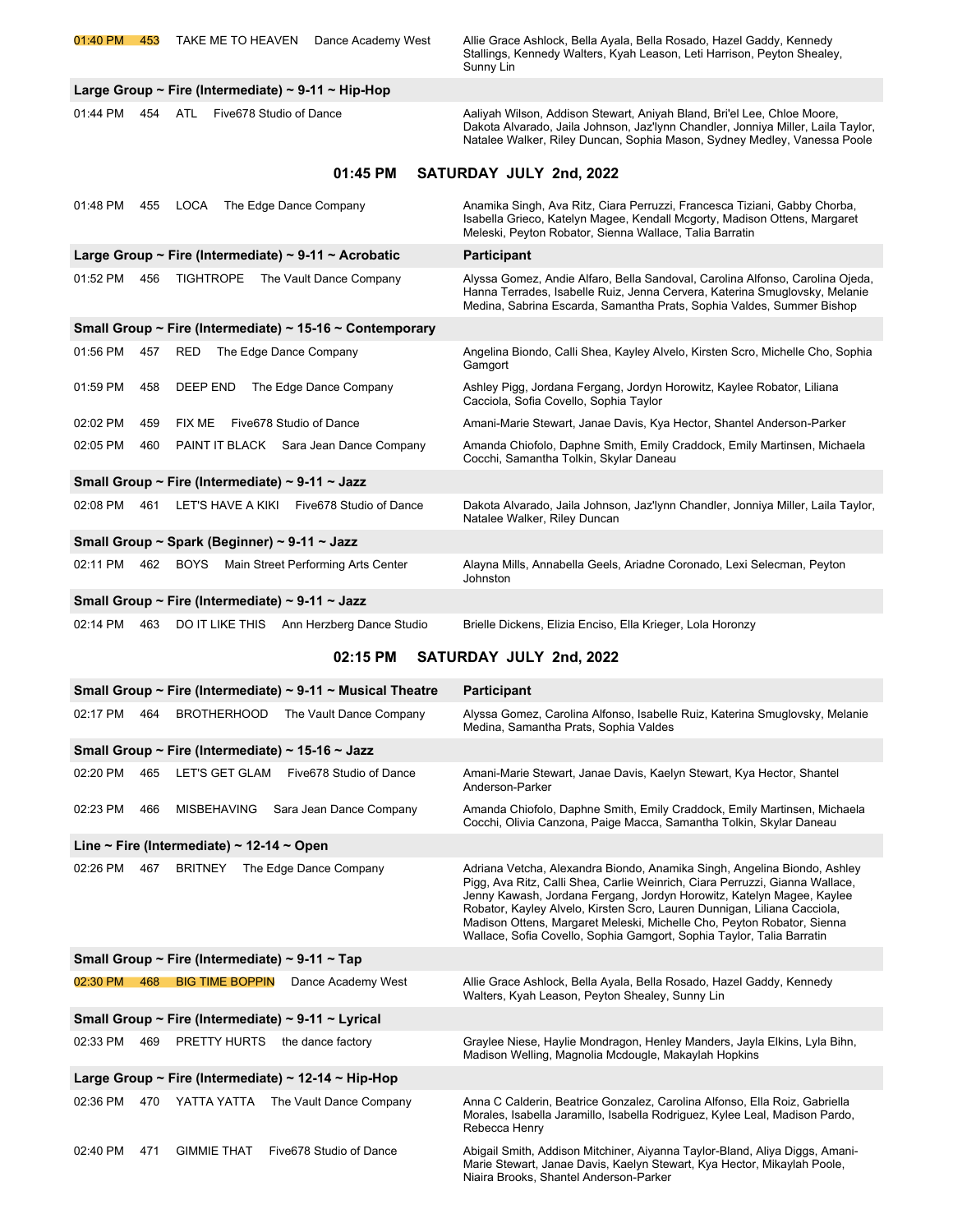|  |  |  | Small Group ~ Fire (Intermediate) ~ 15-16 ~ Open |
|--|--|--|--------------------------------------------------|
|--|--|--|--------------------------------------------------|

02:44 PM 472 WARRIORS Main Street Performing Arts Center Emma Clayton, Jayle Whitebear, Leslye Coronado, Madison Brady, Victoria Jones

### **02:45 PM SATURDAY JULY 2nd, 2022**

|                                                 |                                     | Small Group ~ Fire (Intermediate) ~ 7-8 ~ Lyrical   |                             |                                                          | Participant                                                                                                                                                                                                               |  |
|-------------------------------------------------|-------------------------------------|-----------------------------------------------------|-----------------------------|----------------------------------------------------------|---------------------------------------------------------------------------------------------------------------------------------------------------------------------------------------------------------------------------|--|
| 02:47 PM                                        | 473                                 | <b>FLASHLIGHT</b>                                   |                             | The Vault Dance Company                                  | Andie Alfaro, Bella Sandoval, Carolina Ojeda, Hanna Terrades, Jenna Cervera,<br>Sabrina Escarda, Summer Bishop                                                                                                            |  |
|                                                 |                                     |                                                     |                             | Small Group ~ Fire (Intermediate) ~ 15-16 ~ Contemporary |                                                                                                                                                                                                                           |  |
| 02:50 PM                                        |                                     | 474 ASHES                                           | Sara Jean Dance Company     |                                                          | Amanda Chiofolo, Brenna Sweeney, Daphne Smith, Emily Craddock, Emily<br>Martinsen, Olivia Canzona                                                                                                                         |  |
|                                                 |                                     | Large Group ~ Fire (Intermediate) ~ 15-16 ~ Jazz    |                             |                                                          |                                                                                                                                                                                                                           |  |
| 02:53 PM                                        | 475                                 |                                                     |                             | MUSIC IN ME Ann Herzberg Dance Studio                    | Alanna Bull, Brielle Dickens, Carina Quirin, Carlee Crawford, Danielle Lacross,<br>Elizia Enciso, Ella Krieger, Ella Rowden, Emily Naylor, Hailey Godi, Jessie<br>Arthurton, Kayla Girard, Lola Horonzy, Lynnea Arthurton |  |
|                                                 |                                     | Large Group ~ Fire (Intermediate) ~ 12-14 ~ Lyrical |                             |                                                          |                                                                                                                                                                                                                           |  |
| 02:57 PM                                        | 476                                 | SPARROW                                             | Five678 Studio of Dance     |                                                          | Abigail Smith, Addison Mitchiner, Aiyanna Taylor-Bland, Amani-Marie Stewart,<br>Janae Davis, Kaelyn Stewart, Kya Hector, Mikaylah Poole, Niaira Brooks,<br>Shantel Anderson-Parker                                        |  |
|                                                 |                                     | Small Group ~ Fire (Intermediate) ~ 12-14 ~ Lyrical |                             |                                                          |                                                                                                                                                                                                                           |  |
| 03:01 PM                                        | 477                                 | <b>FRAGILE</b>                                      | <b>Dance Academy West</b>   |                                                          | Allie Grace Ashlock, Bella Ayala, Gabi Rosado, Gracie Pierce, Kyah Leason,<br>Naomi Noussimie, Paris Scott, Peyton Shealey, Sunny Lin                                                                                     |  |
| 03:04 PM                                        | 478                                 | <b>ISLANDS</b>                                      | <b>FIERCE Dance Company</b> |                                                          | Ava Rickard, Jaeden Straughan, Jrew Maldonado, Kori Freeman, Mackenzie<br>Krinop, Molly Ryan, Morgan Wilson, Olivia Jacobs                                                                                                |  |
| Large Group ~ Spark (Beginner) ~ 12-14 ~ Open   |                                     |                                                     |                             |                                                          |                                                                                                                                                                                                                           |  |
| 03:07 PM<br>Center                              | 479                                 |                                                     |                             | SOMEONE TO YOU Main Street Performing Arts               | Emily Hale, Emma Clayton, Jayle Whitebear, Kennedy Bennett, Leslye<br>Coronado, Lily Huff, Madison Brady, Mckenzie Casey, Nora Rucker, Savannah<br>Vasquez, Shelby Saltink, Victoria Jones                                |  |
|                                                 |                                     |                                                     |                             | Small Group ~ Fire (Intermediate) ~ 20 & Older ~ Hip-Hop |                                                                                                                                                                                                                           |  |
| 03:11 PM                                        | 480                                 | SHAKE                                               | <b>FIERCE Dance Company</b> |                                                          | Amber Turner, Barbara Reis, Eileen Pelaez, Elizabeth Harris, Karen<br>Hirschmiller, Sylvia Simpson, Victoria Alderman                                                                                                     |  |
| Small Group ~ Fire (Intermediate) ~ 15-16 ~ Tap |                                     |                                                     |                             |                                                          |                                                                                                                                                                                                                           |  |
| 03:14 PM<br>Company                             | 481                                 |                                                     |                             | FEET DON'T FAIL ME NOW Sara Jean Dance                   | Amanda Chiofolo, Daphne Smith, Michaela Cocchi, Olivia Canzona                                                                                                                                                            |  |
|                                                 | 03:15 PM<br>SATURDAY JULY 2nd, 2022 |                                                     |                             |                                                          |                                                                                                                                                                                                                           |  |
|                                                 |                                     | Small Group ~ Fire (Intermediate) ~ 12-14 ~ Open    |                             |                                                          | Participant                                                                                                                                                                                                               |  |
|                                                 |                                     | 00:47 DM 400 TDADDED The Veult Dense Cam            |                             |                                                          | Anno C. Coldesia, Deptries Convoler<br>File Dair<br>Cabriella Maralaa, laaballa                                                                                                                                           |  |

| 03:17 PM                                                      | 482 | <b>TRAPPED</b><br>The Vault Dance Company     |                           |                | Anna C Calderin, Beatrice Gonzalez, Ella Roiz, Gabriella Morales, Isabella<br>Jaramillo, Isabella Rodriguez, Kylee Leal, Madison Pardo, Rebecca Henry                                                                                                                                                                                                                                                                                                                                                                                   |  |  |  |
|---------------------------------------------------------------|-----|-----------------------------------------------|---------------------------|----------------|-----------------------------------------------------------------------------------------------------------------------------------------------------------------------------------------------------------------------------------------------------------------------------------------------------------------------------------------------------------------------------------------------------------------------------------------------------------------------------------------------------------------------------------------|--|--|--|
| Line ~ Fire (Intermediate) ~ 9-11 ~ Jazz                      |     |                                               |                           |                |                                                                                                                                                                                                                                                                                                                                                                                                                                                                                                                                         |  |  |  |
| 03:20 PM                                                      | 483 | <b>BRIGHTER DAYS</b>                          | <b>Dance Academy West</b> |                | Abbie Hyacinthe, Alisa Lawrence, Allie Grace Ashlock, Alyssa Royal, Aubrey<br>Miller, Audia Willis, Ava Emberson, Avery Tritt, Bella Ayala, Bella Hubbard,<br>Bella Rosado, Emily Coggin, Evie Gaddy, Gabi Rosado, Gracie Pierce,<br>Gretchen Ellerbee, Hazel Gaddy, Kennedy Stallings, Kennedy Walters, Kyah<br>Leason, Leah Royal, Leti Harrison, Liyah Johnson, Lucy Proctor, Malina<br>Proctor, Mikaylah Boyd, Naomi Noussimie, Paris Scott, Peyton Shealey, Remy<br>Walker, Sunny Lin, Sydney Walker, Taylor Evans, Taylor Gammill |  |  |  |
| Production ~ Fire (Intermediate) ~ 9-11 ~ Open                |     |                                               |                           |                |                                                                                                                                                                                                                                                                                                                                                                                                                                                                                                                                         |  |  |  |
| 03:24 PM                                                      | 484 | THE HIVE                                      | Five678 Studio of Dance   |                | Aaliyah Wilson, Abigail Smith, Addison Mitchiner, Addison Stewart, Aiyanna<br>Taylor-Bland, Aliya Diggs, Amani-Marie Stewart, Aniyah Bland, Bri'el Lee, Chloe<br>Moore, Dakota Alvarado, Jaila Johnson, Janae Davis, Jaz'lynn Chandler,<br>Jonniya Miller, Kaelyn Stewart, Kya Hector, Laila Taylor, Mikaylah Poole,<br>Natalee Walker, Niaira Brooks, Riley Duncan, Shantel Anderson-Parker, Sophia<br>Mason, Sydney Medley, Vanessa Poole                                                                                             |  |  |  |
| Large Group ~ Spark (Beginner) ~ 12-14 ~ Jazz                 |     |                                               |                           |                |                                                                                                                                                                                                                                                                                                                                                                                                                                                                                                                                         |  |  |  |
| 03:34 PM<br>Center                                            | 485 | Main Street Performing Arts<br>CALL ME MOTHER |                           |                | Annabella Geels, Ariadne Coronado, Emily Hale, Emma Clayton, Grace Walton,<br>Jayle Whitebear, Kennedy Bennett, Leslye Coronado, Lexi Selecman, Lily Huff,<br>Nora Rucker, Peyton Johnston, Savannah Vasquez, Victoria Jones                                                                                                                                                                                                                                                                                                            |  |  |  |
| Small Group ~ Fire (Intermediate) ~ 9-11 ~ Contemporary       |     |                                               |                           |                |                                                                                                                                                                                                                                                                                                                                                                                                                                                                                                                                         |  |  |  |
| 03:38 PM<br>Company                                           | 486 | SOMEBODY'S WATCHING ME                        |                           | The Edge Dance | Anamika Singh, Ava Ritz, Ciara Perruzzi, Katelyn Magee, Madison Ottens,<br>Margaret Meleski, Peyton Robator, Sienna Wallace, Talia Barratin                                                                                                                                                                                                                                                                                                                                                                                             |  |  |  |
| Small Group ~ Fire (Intermediate) ~ $15-16$ ~ Musical Theatre |     |                                               |                           |                |                                                                                                                                                                                                                                                                                                                                                                                                                                                                                                                                         |  |  |  |